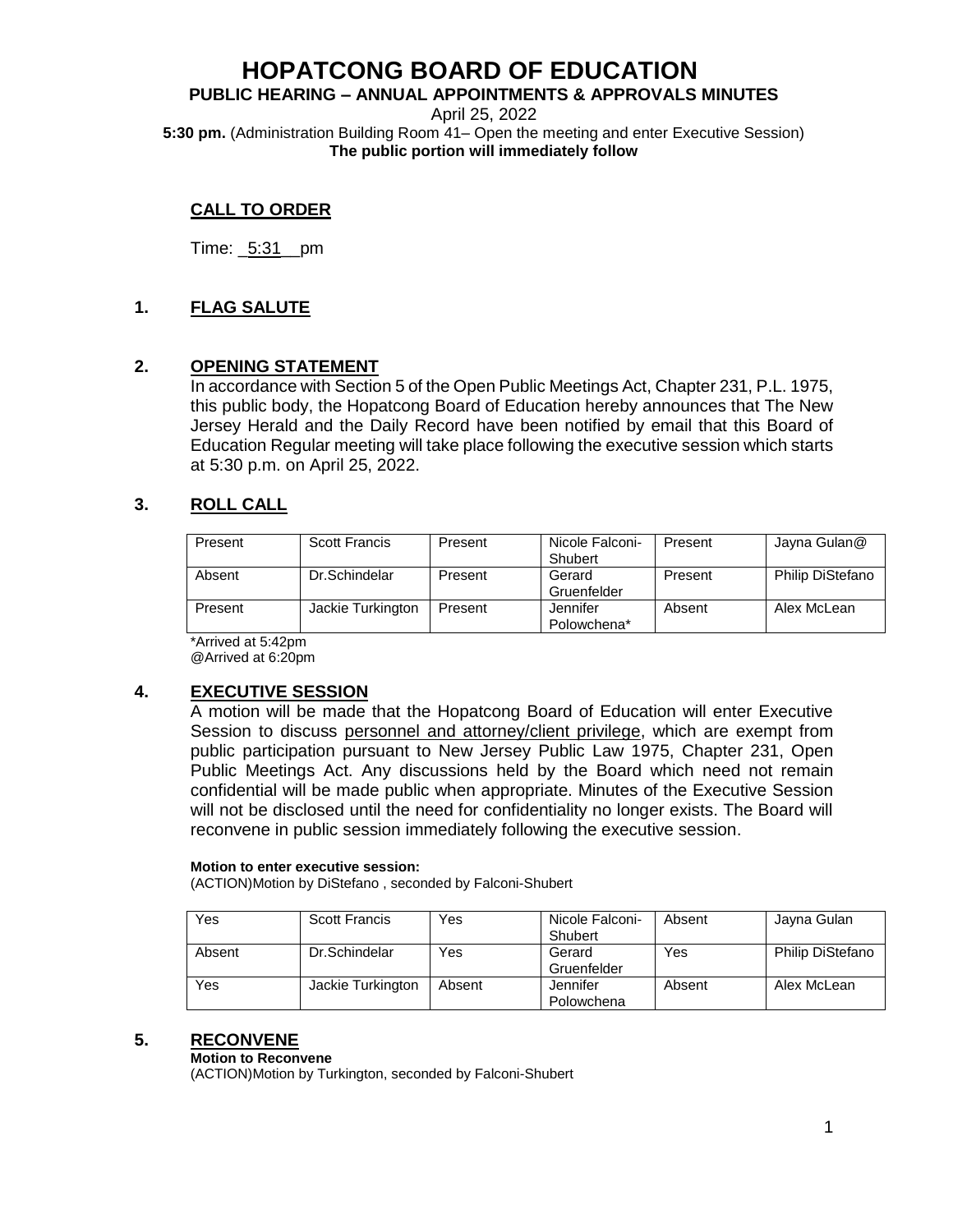## **PUBLIC HEARING – ANNUAL APPOINTMENTS & APPROVALS MINUTES**

April 25, 2022

**5:30 pm.** (Administration Building Room 41– Open the meeting and enter Executive Session) **The public portion will immediately follow**

| Yes    | <b>Scott Francis</b> | Yes     | Nicole Falconi-<br>Shubert | Present | Jayna Gulan      |
|--------|----------------------|---------|----------------------------|---------|------------------|
| Absent | Dr.Schindelar        | Present | Gerard<br>Gruenfelder      | Yes     | Philip DiStefano |
| Yes    | Jackie Turkington    | Yes     | Jennifer<br>Polowchena     | Absent  | Alex McLean      |

## **6. APPROVAL OF MINUTES**

Approval of the minutes of the following meetings, as reported by the Board Secretary reviewed by the Board President and members of the Board:

- a. March 14, 2022 Special Meeting
- b. March 28, 2022 Regular Meeting

#### **Motion to approve 6a-6b:**

(ACTION)Motion by Falconi-Shubert, seconded by Turkington

| Yes    | <b>Scott Francis</b> | Yes | Nicole Falconi-<br>Shubert | Yes    | Jayna Gulan             |
|--------|----------------------|-----|----------------------------|--------|-------------------------|
| Absent | Dr.Schindelar        | Yes | Gerard<br>Gruenfelder      | Yes    | <b>Philip DiStefano</b> |
| Yes    | Jackie Turkington    | Yes | Jennifer<br>Polowchena     | Absent | Alex McLean             |

## **7. SUPERINTENDENT'S REPORT AND HIB REPORT**

- a. Superintendent's Report **Joseph S. Piccirillo, Superintendent of Schools**
	- 1. Isabel Feliciano Superintendents Roundtable Award
	- 2. April 25 Administrative Professional Week
		- i. April 27 Administrative Professional Day
	- 3. May 2 Teacher Appreciation Week
		- i. May 2 School Bus Driver
		- ii. May 3 National Teacher Day
	- 4. May 8 Mothers Day
	- 5. May 11 Nurses Day
- b. A second reading and approval of the Superintendent's HIB Report for March 2022 as presented to the Board at the March meeting on March 28, 2022. Approval of the Superintendent's HIB report for April 2022 for first reading and review as presented to the Board at the April meeting on April 25, 2022.

#### **Motion to approve 7a – 7b:**

(ACTION)Motion by DiStefano, seconded by Gulan

| Yes    | <b>Scott Francis</b> | Yes | Nicole Falconi-<br>Shubert | Yes    | Jayna Gulan             |
|--------|----------------------|-----|----------------------------|--------|-------------------------|
| Absent | Dr.Schindelar        | Yes | Gerard<br>Gruenfelder      | Yes    | <b>Philip DiStefano</b> |
| Yes    | Jackie Turkington    | Yes | Jennifer<br>Polowchena     | Absent | Alex McLean             |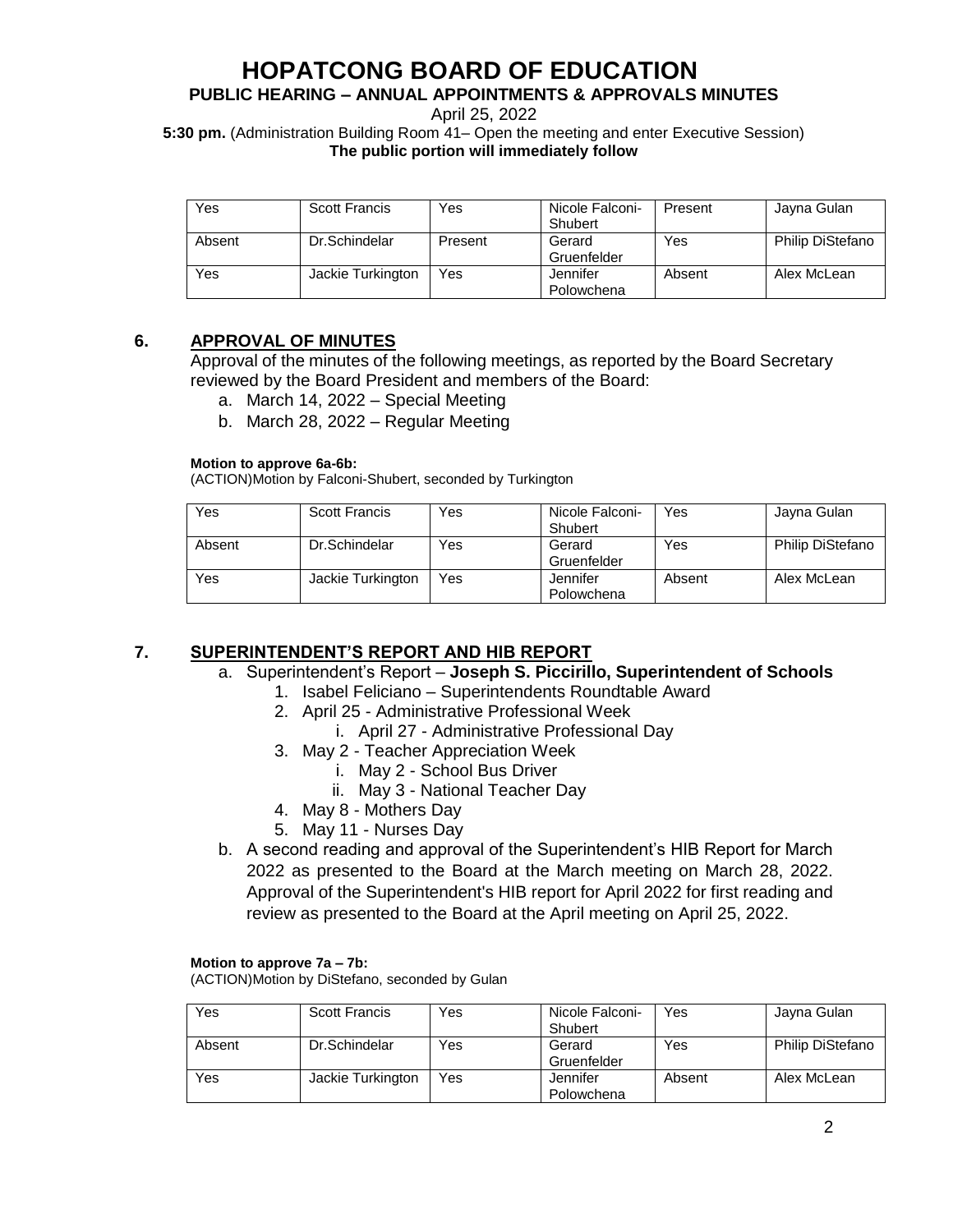## **PUBLIC HEARING – ANNUAL APPOINTMENTS & APPROVALS MINUTES**

April 25, 2022

**5:30 pm.** (Administration Building Room 41– Open the meeting and enter Executive Session) **The public portion will immediately follow**

## **8. ACKNOWLEDGEMENTS/CORRESPONDENCE**

- a. The following students were chosen as **Hopatcong High School's Students of the Month** for their outstanding performance in March 2022:
	- Grade 8 Giovanni Ciullo Grade 9 - Evan Mathesius Grade 10 – Gregory Smith Grade 11 – Maxine Coddington Grade 12 – Isabel Vasquez
- b. The following students were chosen as **Hopatcong High School Scholar Athlete of the Month** for their outstanding performance in March 2022:

Golf – Kayla La, Sophomore Boys Tennis – Nicolas Galloza, Senior

- c. Congratulations the **Durban Ave Students** who went above and beyond to Fill Buckets with TRUSTWORTHINESS in March.
- d. Congratulations to **Hopatcong Middle School Students** who made High Honor Roll and Honor Roll for the third marking period of the 2021 – 2022 school year.
- e. Congratulations to **Hopatcong High School Students** who made High Honor Roll and Honor Roll for the third marking period of the 2021 – 2022 school year.

#### **Motion to approve 8a – 8e:**

(ACTION)Motion by Gulan, seconded by Falconi-Shubert

| Yes    | <b>Scott Francis</b> | Yes | Nicole Falconi-<br>Shubert | Yes    | Jayna Gulan      |
|--------|----------------------|-----|----------------------------|--------|------------------|
| Absent | Dr.Schindelar        | Yes | Gerard<br>Gruenfelder      | Yes    | Philip DiStefano |
| Yes    | Jackie Turkington    | Yes | Jennifer<br>Polowchena     | Absent | Alex McLean      |

## **9. PARENT/TEACHER**

a. Parent/Teacher Organization Representatives. – Jackie Turkington noted the Tricky Tray scheduled for May 21, 2022 at Hopatcong High School and High School Drama performance of Beauty and the Beast on May 5, 6, 7, 2022.

## **10. PUBLIC COMMENT – GENERAL DISCUSSION**

A number of members of the public spoke regarding budget, staffing, curriculum, and a range of other issues. Some parents expressed concerns regarding the L,G,B,T, Q curricula and both President Francis and Dr. Piccirillo confirmed that they would be holding a Single Issue meeting in the near future to discuss with community.

## **11. ANNUAL APPROVALS AND APPOINTMENTS**

Approval of the following personnel items, 11a–11t, as recommended by the Superintendent of Schools and the Student Achievement Committee of the Board: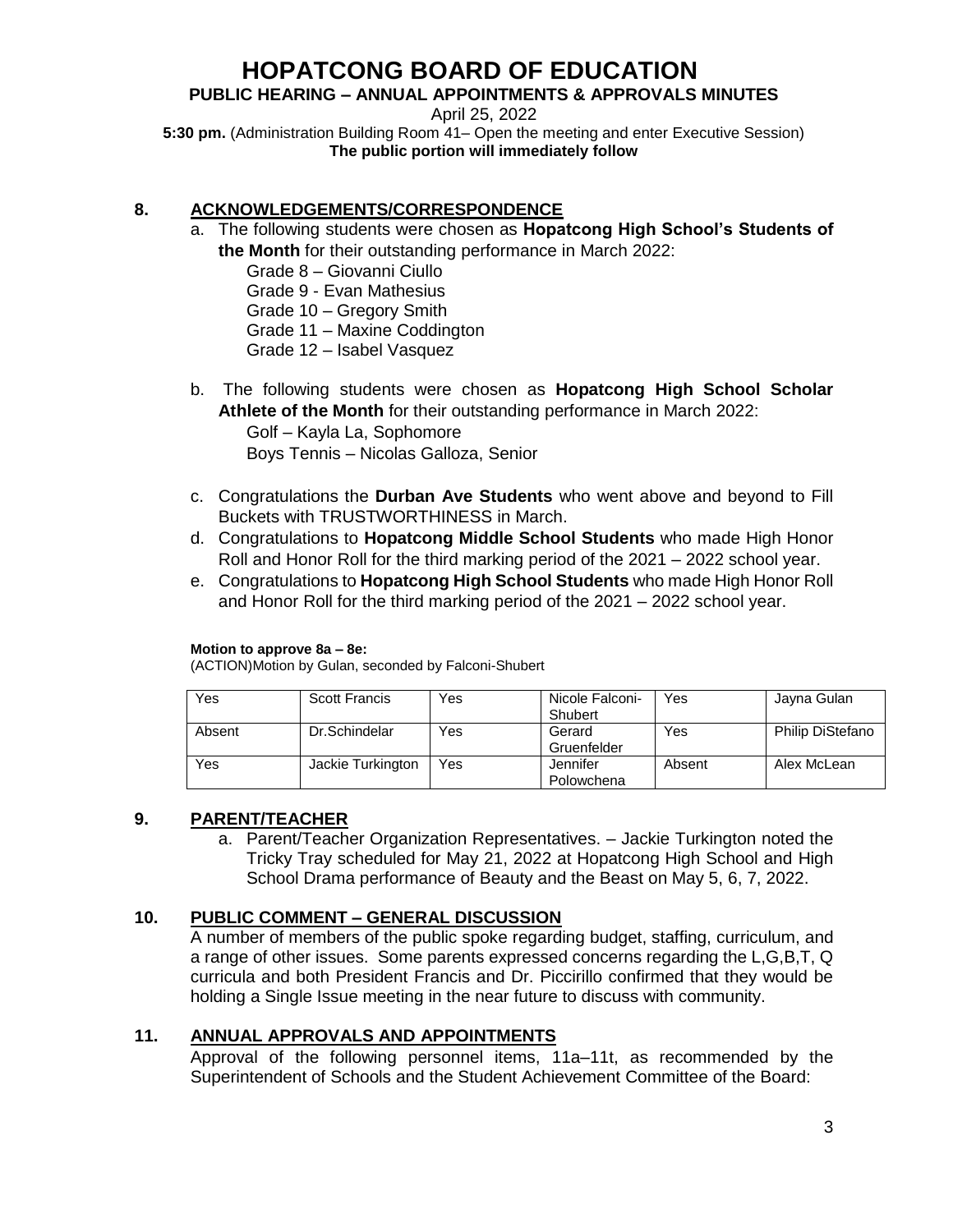## **PUBLIC HEARING – ANNUAL APPOINTMENTS & APPROVALS MINUTES**

April 25, 2022

**5:30 pm.** (Administration Building Room 41– Open the meeting and enter Executive Session) **The public portion will immediately follow**

## a. **APPOINTMENT OF BOARD SECRETARY**

It is recommended by the Superintendent that **Mr. Jeffrey Hallenbeck** be appointed as Board Secretary through December 31, 2022.

## b. **APPOINTMENT OF TREASURER OF SCHOOL MONIES**

It is recommended by the Superintendent that **Mrs. Susan Dykstra** be appointed as Treasurer of School Monies through December 31, 2022.

## c. **APPOINTMENT OF PURCHASING AGENT**

It is recommended by the Superintendent that **Mr. Jeffrey Hallenbeck** be appointed as Purchasing Agent for the Hopatcong School District for the 2022/2023 school year through July 31, 2023, and authorization for the Purchasing Agent to award contracts up to the bid threshold of \$32,000 or as per N.J.S.A.18A: 18A-3.

## d. **APPOINTMENT OF HIPPA COMPLIANCE OFFICER**

It is recommended by the Superintendent that **Mr. Jeffrey Hallenbeck** be appointed as HIPPA Compliance Officer for the Hopatcong School District for the 2022/2023 school year through July 31, 2023.

## e. **APPOINTMENT OF CUSTODIAN OF PUBLIC RECORDS**

It is recommended by the Superintendent that **Mr. Jeffrey Hallenbeck** be appointed as the Custodian of Public Records under the Open Public Meetings Act for the 2022/2023 school year through July 31, 2023.

## f. **APPOINTMENT OF AFFIRMATIVE ACTION OFFICER**

It is recommended by the Superintendent that **Dr. Joseph Piccirillo and Mr. Art DiBenedetto** be appointed as the Affirmative Action Officers for the 2022/2023 school year.

## g. **APPOINTMENT OF LIABILITY, WORKMAN'S COMPENSATION BROKER OF RECORD**

It is recommended by the Superintendent that **Arthur J. Gallagher Risk Management Services Inc.** be appointed as our Liability, Workman's Compensation, etc., Broker of Record for the 2022/2023 school year.

## h. **APPOINTMENT OF INTEGRATED PEST MANAGEMENT COORDINATOR**  It is recommended by the Superintendent that **Mr. Matt Geary** be appointed as the Integrated Pest Management Coordinator for the Hopatcong School District for the 2022/2023 school year.

i. **APPOINTMENT OF ASBESTOS MANAGEMENT OFFICER, SAFETY AND HEALTH DESIGNEE, INDOOR AIR QUALITY DESIGNEE, RIGHT TO KNOW OFFICER AND CHEMICAL HYGIENE OFFICER**

It is recommended by the Superintendent that **Mr. Matt Geary** be appointed as the Asbestos Management Officer, Safety & Health Designee, Indoor Air Quality Designee, Right to Know Officer and Chemical Hygiene Officer for the 2022/2023 school year.

## j. **APPOINTMENT OF ATTORNEYS**

It is recommended by the Superintendent that **Porzio, Bromberg & Newman, P.C.** and any **other counsel** as deemed appropriate by the Administration, be appointed as attorneys for the Board of Education for the 2022/2023 school year.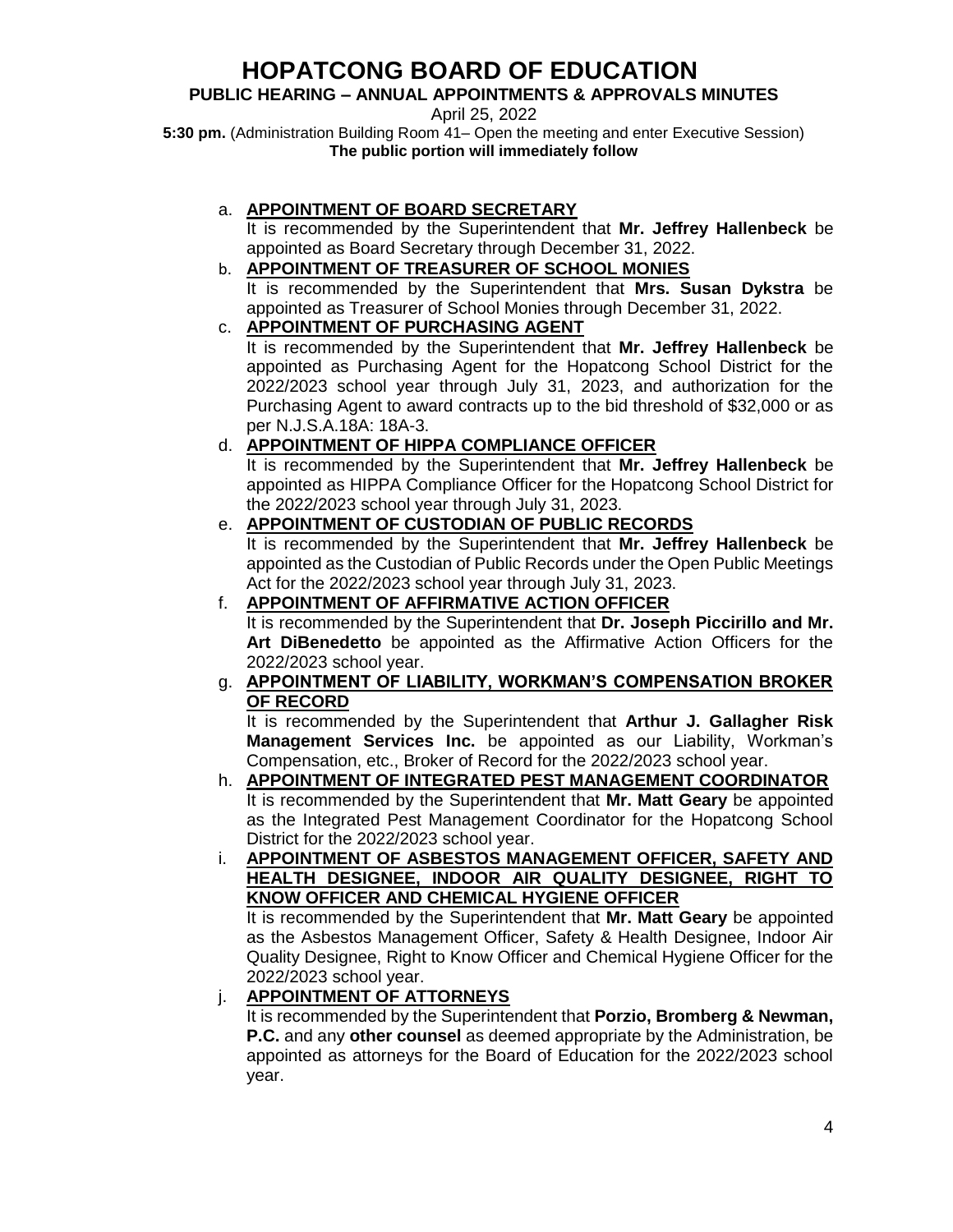## **PUBLIC HEARING – ANNUAL APPOINTMENTS & APPROVALS MINUTES**

April 25, 2022

**5:30 pm.** (Administration Building Room 41– Open the meeting and enter Executive Session) **The public portion will immediately follow**

## k. **APPOINTMENT OF SCHOOL PHYSICIAN**

It is recommended by the Superintendent that Dr. C. Robert Damico be appointed as school physician for the 2022/2023 school year at a yearly stipend of \$12,000.

## l. **APPROVAL OF POLICIES**

It is recommended by the Superintendent that **existing by-laws, policies and regulations** as listed in our current by-laws and policies book be approved for the 2022/2023 school year.

## m. **APPROVAL OF CURRICULUM**

It is recommended by the Superintendent that all existing **curricula and courses of study and textbooks** for the district schools be approved for the 2022/2023 school year. Every effort will be made to standardize curricula formats during the 2022/2023 school year, with progress reports reported to the Board of Education

## n. **APPROVAL OF NEWSPAPERS**

It is recommended by the Superintendent that the *New Jersey Herald***,** the *Daily Record* and the *Star Ledger* be approved as the official newspapers used by the Board of Education at the Board Secretary's discretion for the 2022/2023 school year.

## o. **APPOINTMENT OF TAX SHELTER ANNUITY COMPANIES**

It is recommended by the Superintendent that **Lincoln Investment, Lincoln Financial, Metropolitan Life, AXA Equitable, National Life Group** and **Security Benefits** be approved as Tax Shelter Annuity Companies for the Board of Education for the 2022/2023 school year.

## p. **APPOINTMENT OF AUTHORIZED ACCOUNT SIGNATURES – 2022/2023 SCHOOL YEAR**

## **School Activity Accounts:**

| <b>High School</b> | <b>Stephanie Martinez</b> | <b>Nicole Roman-Gerena</b> | Jeff Hallenbeck        |
|--------------------|---------------------------|----------------------------|------------------------|
| Athletic Fund      | <b>Stephanie Martinez</b> | Linda Tappen               | <b>Jeff Hallenbeck</b> |
| Middle School      | <b>Lewis Benfatti</b>     | Deborah Gates, Tara Santa  | Jeff Hallenbeck        |
| Tulsa Trail        | <b>Brian Byrne</b>        | Maureen O' Hare            | <b>Jeff Hallenbeck</b> |
| Durban Avenue      | <b>Katherine McFadden</b> | Ana Marrazzo               | <b>Jeff Hallenbeck</b> |

### **District Accounts:**

| Regular Account      | <b>Joseph Piccirillo</b> | Jeff Hallenbeck | <b>Scott Francis</b> |
|----------------------|--------------------------|-----------------|----------------------|
| Cafeteria Fund       | <b>Joseph Piccirillo</b> | Jeff Hallenbeck | <b>Scott Francis</b> |
| Pavroll Account      | <b>Uoseph Piccirillo</b> | Jeff Hallenbeck | <b>Scott Francis</b> |
| Payroll Agency Acct. | <b>Joseph Piccirillo</b> | Jeff Hallenbeck | <b>Scott Francis</b> |

## q. **APPROVAL OF AUTHORIZATION FOR INTERIM TRANSFERS**

It is recommended by the Superintendent that authorization for the School Business Administrator/Board Secretary be approved to make interim **intraaccount and intra-fund budgetary transfers** to offset credits and deficits between Board meetings when necessary.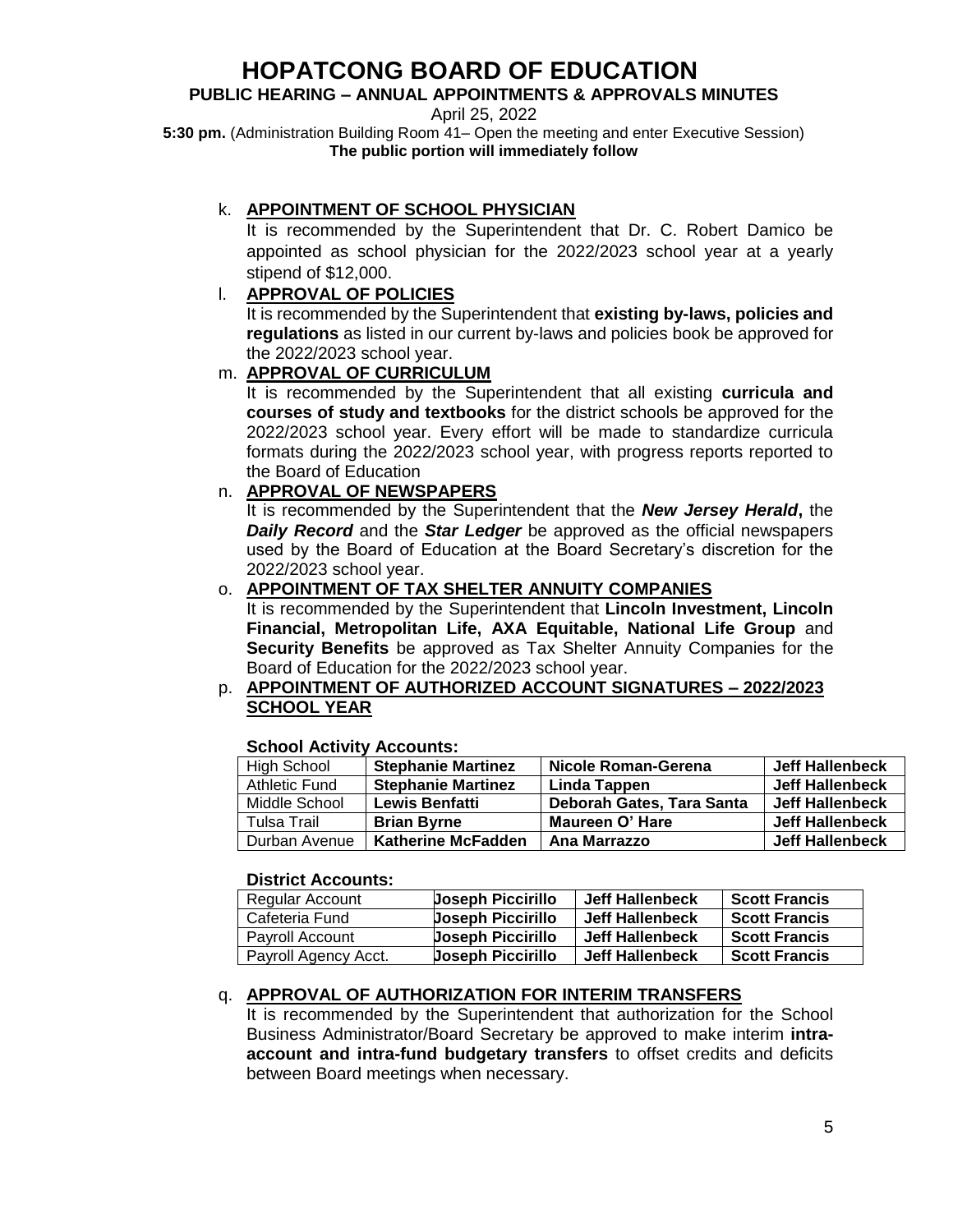## **PUBLIC HEARING – ANNUAL APPOINTMENTS & APPROVALS MINUTES**

April 25, 2022

**5:30 pm.** (Administration Building Room 41– Open the meeting and enter Executive Session) **The public portion will immediately follow**

## r. **APPROVAL OF AUTHORIZATION FOR INTERIM PAYMENTS**

It is recommended by the Superintendent that authorization for the School Business Administrator/Board Secretary be approved to make interim **payments to vendors between meetings** in cases where a cost savings would accrue to the Board or interference of the operations of the school program would occur in accordance with N.J.S.A. 18A:19-4.1. Approval of these payments would be presented to the Board for ratification at the next Regular Board Meeting.

## s. **ADOPTION OF CODE OF ETHICS**

It is recommended by the Superintendent that the Board approve the adoption of the **Code of Ethics** for Board members as required by law, N.J.S.A. 18A:12- 2.1 and N.J.S.A. 41:1-1 and 1-3.

## **TRAVEL AND RELATED EXPENSES MAXIMUM,**

t. Approval for the Chief School Administrator to approve and authorize all travel and related expenses for employees and Board Members in accordance with Board Policy No. 6423, up to a maximum of \$75,000 for the 2022-2023 school year.

## **Motion to approve to table item m and defer till 4/29/2022 Special Meeting:**

(ACTION)Motion by DiStefano, seconded by Gruenfelder

| Yes    | <b>Scott Francis</b> | Yes | Nicole Falconi-<br>Shubert | No     | Jayna Gulan             |
|--------|----------------------|-----|----------------------------|--------|-------------------------|
| Absent | Dr.Schindelar        | Yes | Gerard<br>Gruenfelder      | Yes    | <b>Philip DiStefano</b> |
| Yes    | Jackie Turkington    | Yes | Jennifer<br>Polowchena     | Absent | Alex McLean             |

**Motion passed**

## **Motion to approve to table item A,B,G,I, J pending further discussion:**

(ACTION)Motion by Falconi-Shubert, seconded by DiStefano

| No     | Scott Francis*    | No  | Nicole Falconi-<br>Shubert | No     | Jayna Gulan             |
|--------|-------------------|-----|----------------------------|--------|-------------------------|
| Absent | Dr.Schindelar     | Yes | Gerard<br>Gruenfelder      | Yes    | <b>Philip DiStefano</b> |
| No     | Jackie Turkington | No  | Jennifer<br>Polowchena     | Absent | Alex McLean             |

\*Yes A, No B, No G, No I, No J **Motion failed**

#### **Motion to approve 11a-11t (item m excluded):**

(ACTION)Motion by Falconi-Shubert, seconded by Gulan

| Yes    | <b>Scott Francis</b> | Yes | Nicole Falconi- | Yes    | Jayna Gulan             |
|--------|----------------------|-----|-----------------|--------|-------------------------|
|        |                      |     | Shubert         |        |                         |
| Absent | Dr.Schindelar        | No  | Gerard          | Yes    | <b>Philip DiStefano</b> |
|        |                      |     | Gruenfelder     |        |                         |
| Yes    | Jackie Turkington    | Yes | Jennifer        | Absent | Alex McLean             |
|        |                      |     | Polowchena      |        |                         |

**Motion passed**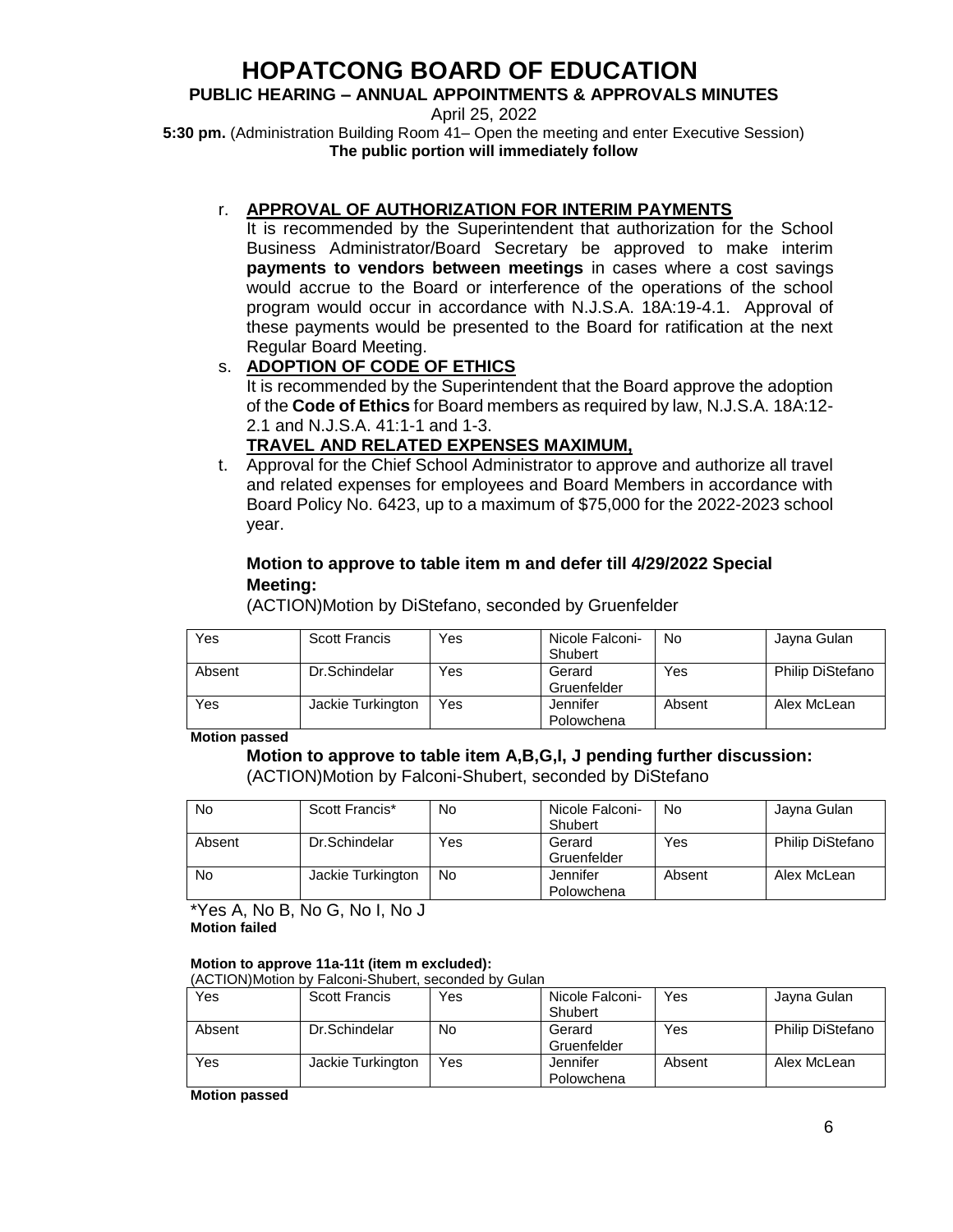## **PUBLIC HEARING – ANNUAL APPOINTMENTS & APPROVALS MINUTES**

April 25, 2022

**5:30 pm.** (Administration Building Room 41– Open the meeting and enter Executive Session) **The public portion will immediately follow**

## **12. FINANCE**

Approval of the following Finance items, 12a. – 12f, as recommended by the Superintendent of Schools:

### a**. 2022/2023 Budget Submission**

Approval of the following resolution for adoption of the 2022/2023 Hopatcong School District Budget.

"**WHEREAS,** the Superintendent has presented to the Finance Committee and other members of the Hopatcong Board of Education, a recommended 2022/2023 School District Budget in the total amount of \$34,861,670 as follows; and

**WHEREAS,** the Board approves a Local Tax Levy of \$25,605,888;

**WHEREAS**, the local tax levy will increase by a total of 4% composed of a 2% increase (\$492,607) and banked cap generated from the 2019/2020 fiscal year in the amount of \$482,948 for a total local tax levy increase of \$975,555.

**THEREFORE, BE IT RESOLVED** the Hopatcong School District preliminary 2022/2023 budget for submission to the Sussex County Superintendent's Office is approved as follows on the Meeting Agenda of April 25, 2022."

| <b>General Fund</b>         |                               |                  |
|-----------------------------|-------------------------------|------------------|
| Fund 10                     | <b>Charter School Tuition</b> | \$<br>572,628.00 |
| <b>Fund 10-</b><br>606      | Interest Maintenance Reserve  | \$<br>200.00     |
| Fund 11                     | General Operating Fund        | \$31,789,831.00  |
| Fund 12                     | Debt Services Assessment      | \$<br>1,114.00   |
|                             | Capital Reserve               | \$<br>500.00     |
|                             |                               |                  |
| <b>Special Revenue Fund</b> |                               |                  |
| Fund 20                     | <b>Federal/State Grants</b>   | \$1,840,129.00   |
|                             | Debt Service                  | \$               |
|                             | Pre-School Aid                | \$1,231,710.00   |
| <b>Total Budget</b>         | \$34,861,670.00               |                  |

b. It is recommended by the Superintendent that bills for the General Fund and Special Revenues (Grants) account, March 28, 2022 through April 25, 2022, be approved in the following amounts:

General Fund and Special Revenue (Grants) account - \$907,482.86 Cafeteria account Cafeteria account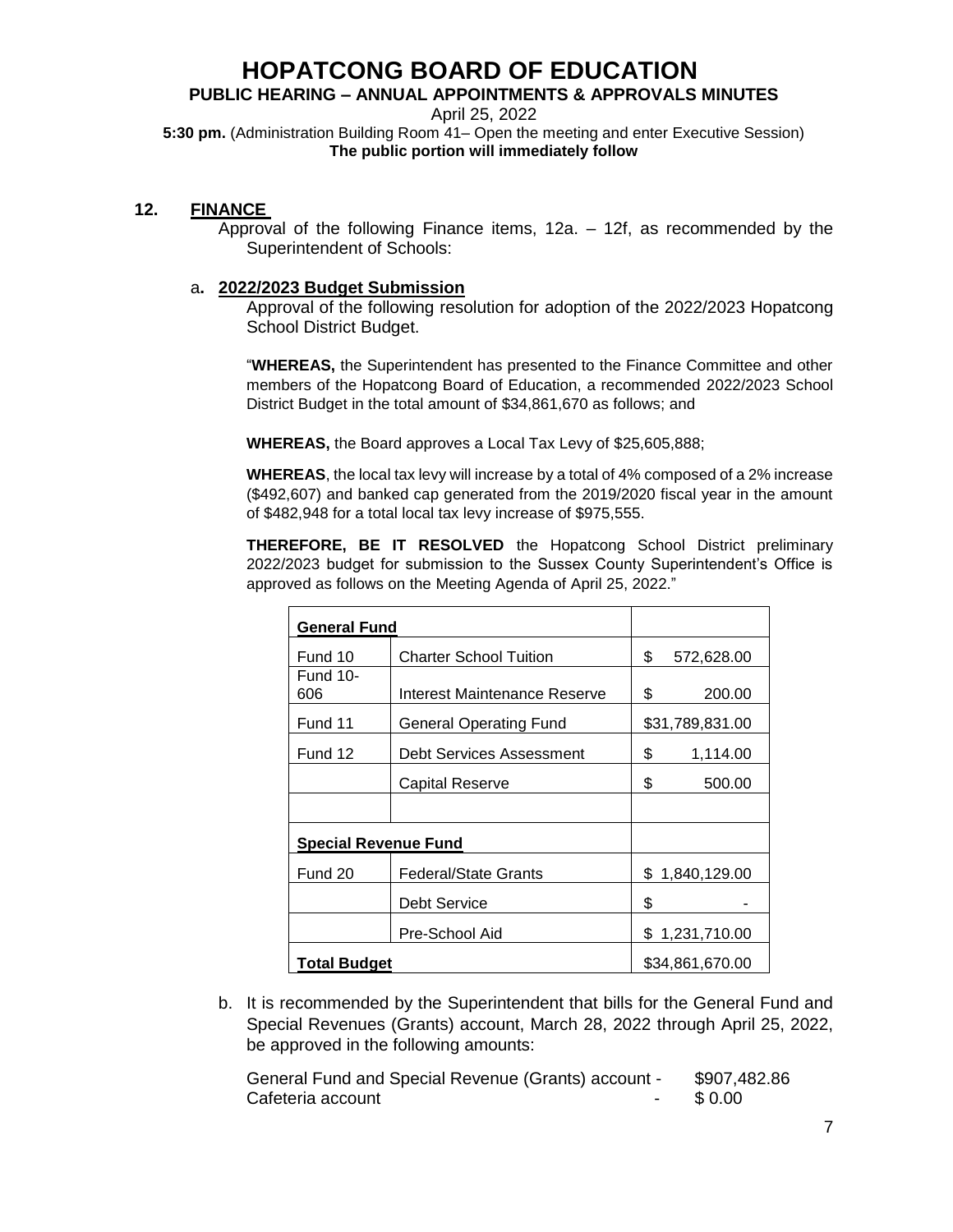## **PUBLIC HEARING – ANNUAL APPOINTMENTS & APPROVALS MINUTES**

April 25, 2022

**5:30 pm.** (Administration Building Room 41– Open the meeting and enter Executive Session) **The public portion will immediately follow**

- c. It is recommended by the Superintendent that the board approve the Board Secretary's Report for February 2022.
- d. It is recommended by the Superintendent that the board approve the Transfer Reports for February 2022.
- e. It is recommended by the Superintendent that the board approve the Treasurer's Report for February 2022.
- f. It is recommended by the Superintendent that the board accepts the very generous donation of the following string instruments from the Elite Preparatory Academy:

| $\frac{1}{4}$ violin model 50 (4th) 2 $\frac{1}{2}$ for 2 - | (quantity: 4) | \$2,380.0     |
|-------------------------------------------------------------|---------------|---------------|
| $\frac{1}{4}$ violin model 50 (4th) 2 $\frac{1}{2}$ for 2 - | (quantity: 4) | \$2,975.0     |
| 3⁄4 violin model 50 (4th) -                                 | (quantity: 5) | \$2,975.00    |
| Model 50 violin outfit (4th) -                              | (quantity: 5) | \$2,975.00    |
| 13' Viola model 50 (4th) -                                  | (quantity: 1) | 695.00<br>SS. |
| 14' Viola model 50 (4th) -                                  | (quantity: 1) | 695.00<br>\$  |
| $\frac{1}{4}$ cello model 50 (4th) -                        | (quantity: 1) | \$1,400.00    |
| $\frac{1}{2}$ cello model 50 (4th) -                        | (quantity: 2) | \$2,800.00    |
| $\frac{3}{4}$ cello model 50 (4th) -                        | (quantity: 1) | \$1,400.00    |
| 3⁄4 violin model 60 (5th) -                                 | (quantity: 2) | \$1,590.00    |
| 4/4 model 60 violin outfit (5th) -                          | (quantity: 2) | \$1,790.00    |
| 3⁄4 cello model 50 (5th) -                                  | (quantity: 2) | \$2,800.00    |
| $\frac{1}{2}$ cello model 50 (5th) -                        | (quantity: 1) | \$1,400.00    |
| 14' viola model 50 outfit (5th) -                           | (quantity: 1) | \$ 695.00     |
| Model 60 violin outfit (6th and 7th) -                      | (quantity: 6) | \$5,370.00    |
| Cello model 50 (6th and 7th) -                              | (quantity: 2) | \$2,800.00    |

## **Motion to table 12a – 12f until Friday April 29th:**

(ACTION)Motion by DiStefano, seconded by Gruenfelder

| No     | <b>Scott Francis</b> | No  | Nicole Falconi-<br>Shubert | No     | Jayna Gulan      |
|--------|----------------------|-----|----------------------------|--------|------------------|
|        |                      |     |                            |        |                  |
| Absent | Dr.Schindelar        | Yes | Gerard                     | Yes    | Philip DiStefano |
|        |                      |     | Gruenfelder                |        |                  |
| No     | Jackie Turkington    | No  | Jennifer                   | Absent | Alex McLean      |
|        |                      |     | Polowchena                 |        |                  |

**Motion fails**

#### **Motion to approve 12a – 12f:**

(ACTION)Motion by Falconi-Shubert, seconded by Gulan

| Yes    | <b>Scott Francis</b> | Yes | Nicole Falconi-<br>Shubert | Yes    | Jayna Gulan             |
|--------|----------------------|-----|----------------------------|--------|-------------------------|
| Absent | Dr.Schindelar        | No  | Gerard<br>Gruenfelder      | No     | <b>Philip DiStefano</b> |
| Yes    | Jackie Turkington    | Yes | Jennifer<br>Polowchena     | Absent | Alex McLean             |

**Motion passed**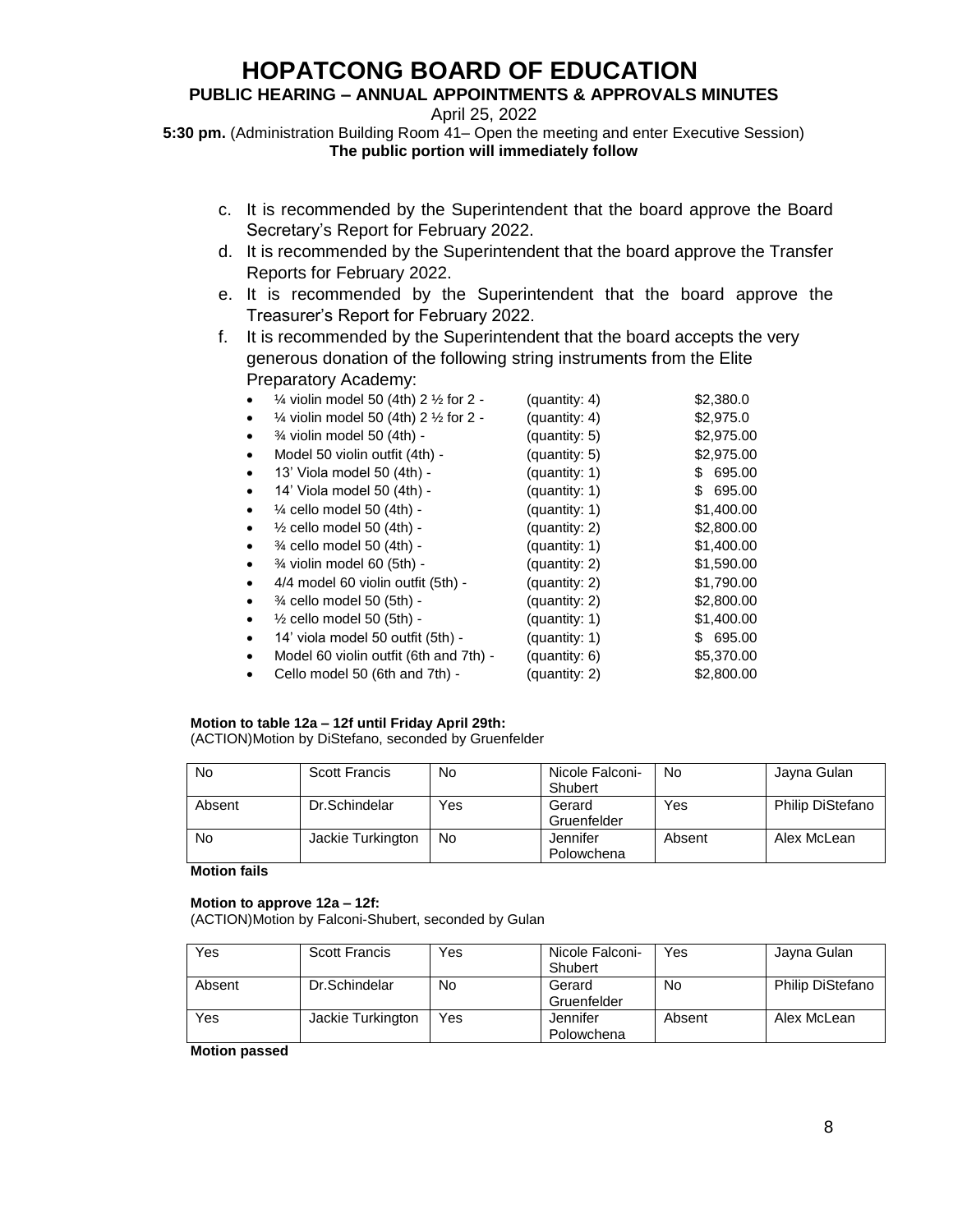## **PUBLIC HEARING – ANNUAL APPOINTMENTS & APPROVALS MINUTES**

April 25, 2022

**5:30 pm.** (Administration Building Room 41– Open the meeting and enter Executive Session) **The public portion will immediately follow**

## **13. PERSONNEL**

Approval of the following personnel items, **13a – 13w,** as recommended by the Superintendent of Schools and the Student Achievement Committee of the Board:

- a. Approval of **Eileen Baum** to work as the 8<sup>th</sup> Grade Temporary Assistance Position, for the purpose of lesson planning and grading at a rate of \$35 per hour for 1-2 hours per week/per class period as needed.
- b. Approval of **Kristine Mendyk** to work as the Temporary Assistance position for 4th Grade LLD Class, for the purpose of lesson planning and grading at a rate of \$35 per hour for 1-2 hours per week/per class period as needed.
- c. Approval to rescind the employment of **Bledar Culi** as Full-Time Custodian.
- d. Approval of employment of **Ty Aquilino** as Part-Time Custodian, 5 hours a day/5 days a week with a prorated salary of \$26,743 minus \$400 for not having a black seal, which represents step 1 of the custodian guide per contract with an effective date of April 26, 2022.
- e. Approval of employment of **Deana Lugo** as Paraprofessional at Tulsa Trail School at the rate of \$14/hour plus \$1 differential for toileting effective April 26, 2022.
- f. Approval of **Employee #81578** to take an unpaid leave of absence to use 60 days of FMLA/NJFLI beginning September 1, 2022 with an anticipated return date of December 2, 2022.
- g. Approval of **Employee #80397** to take a paid medical leave of absence beginning April 25, 2022 through June 15, 2022.
- h. Approval of the following **Tenured HEA Teacher** Contract Renewals for the 2022 – 2023 school year:

| <b>Last Name</b>   | <b>First Name</b> | FTE <sub>1</sub> | Guide         | <b>Step</b> | <b>Salary</b> | Longevity |
|--------------------|-------------------|------------------|---------------|-------------|---------------|-----------|
| <b>ALZATE</b>      | <b>CARMEN</b>     | 100.00           | Teacher MA    | 14          | \$91,895.00   | 1,500.00  |
| <b>AMELIO</b>      | <b>LINDSAY</b>    | 100.00           | Teacher MA+30 | 11          | \$89,395.00   | 800.00    |
| <b>ANDOLENA</b>    | GARY              | 100.00           | Teacher BA    | 17          | \$91,045.00   | 800.00    |
| <b>ANNETTE</b>     | <b>SUZANNE</b>    | 100.00           | Teacher MA+15 | 14          | \$92,995.00   | 800.00    |
| <b>BAELI</b>       | <b>THOMAS</b>     | 100.00           | Teacher MA+30 | 14          | \$95,395.00   | 800.00    |
| <b>BARROQUEIRO</b> | <b>MELLANY</b>    | 100.00           | Teacher MA    | 17          | \$97,895.00   | 1,500.00  |
| <b>BAUER</b>       | <b>AUDRA</b>      | 100.00           | Teacher MA    | 3           | \$72,895.00   | 0.00      |
| <b>BAUM</b>        | <b>EILEEN</b>     | 100.00           | Teacher BA+15 | 10          | \$79,645.00   | 0.00      |
| <b>BENNETTI</b>    | <b>LAURA</b>      | 100.00           | Teacher MA    | 17          | \$97,895.00   | 800.00    |
| <b>BENNINGER</b>   | <b>ALANA</b>      | 100.00           | Teacher BA    | 14          | \$85,045.00   | 1,500.00  |
| <b>BISIGNANI</b>   | JENNIFER          | 100.00           | Teacher MA    | 3           | \$72,895.00   | 0.00      |
| <b>BITETTO</b>     | <b>JOSEPH</b>     | 100.00           | Teacher BA    | 17          | \$91,045.00   | 800.00    |
| <b>BOATMAN</b>     | <b>ROBERTA</b>    | 100.00           | Teacher MA+45 | 17          | \$102,695.00  | 800.00    |
| <b>BOHN-MENDYK</b> | <b>KRISTINE</b>   | 100.00           | Teacher MA+60 | 12          | \$93,995.00   | 800.00    |
| <b>BOUCHER</b>     | <b>KIMBERLY</b>   | 100.00           | Teacher MA    | 8           | \$79,895.00   | 500.00    |
| <b>BRENNAN</b>     | <b>KATHLEEN</b>   | 100.00           | Teacher BA+15 | 17          | \$93,645.00   | 1,500.00  |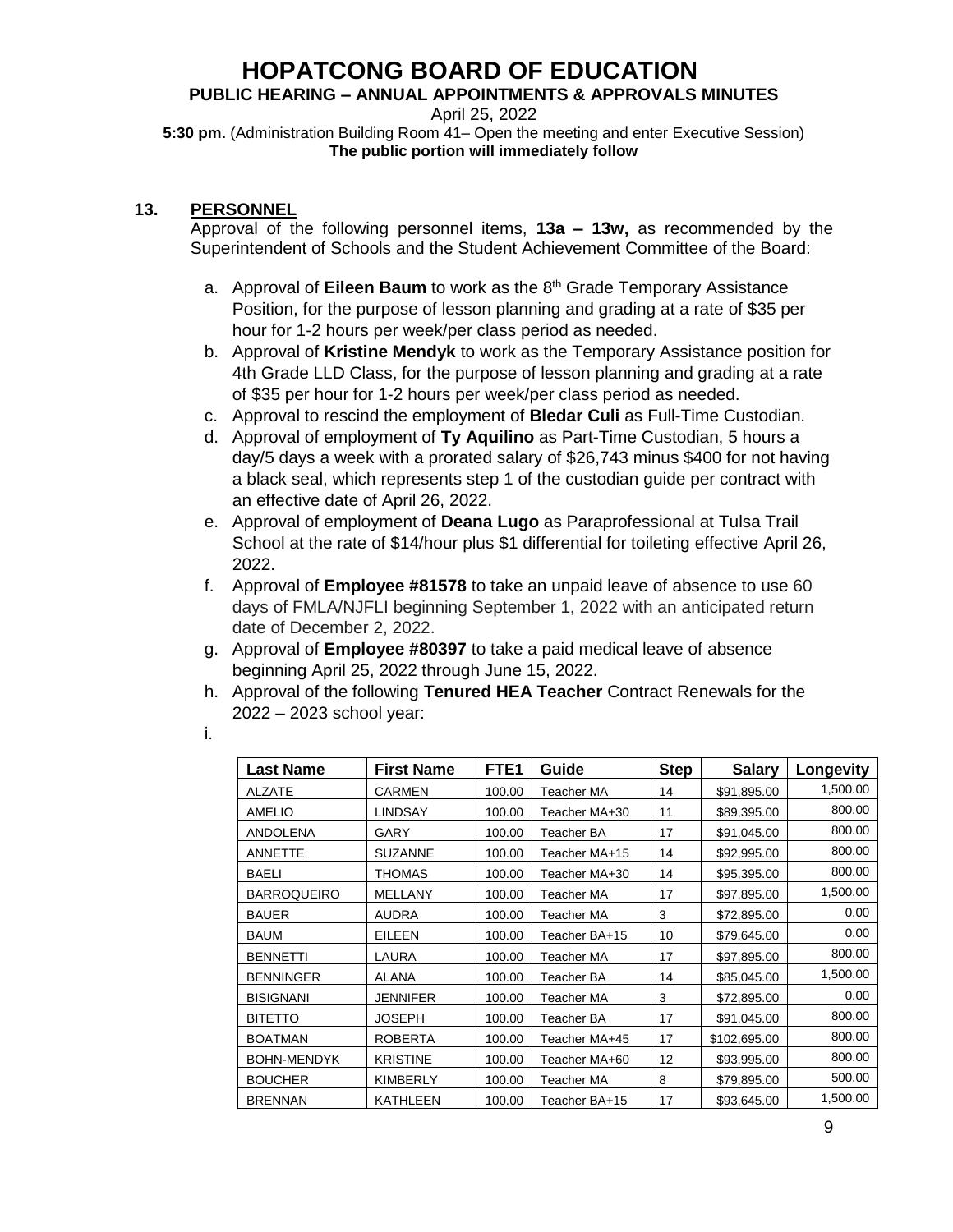## **PUBLIC HEARING – ANNUAL APPOINTMENTS & APPROVALS MINUTES**

April 25, 2022

**5:30 pm.** (Administration Building Room 41– Open the meeting and enter Executive Session) **The public portion will immediately follow**

| <b>BRENNAN</b>                | PAMELA            | 100.00 | Teacher MA+15     | 17 | \$98,995.00  | 800.00   |
|-------------------------------|-------------------|--------|-------------------|----|--------------|----------|
| <b>BUGLOVSKY</b>              | CHRISTOPHER       | 100.00 | Teacher MA        | 17 | \$97,895.00  | 800.00   |
| <b>BURNS</b>                  | <b>MARY</b>       | 100.00 | Teacher MA        | 14 | \$91,895.00  | 800.00   |
| CAMPAGNA                      | <b>DAVID</b>      | 100.00 | Teacher BA        | 14 | \$85,045.00  | 500.00   |
| CANIZARO                      | JOANNE            | 100.00 | Teacher MA+30     | 14 | \$95,395.00  | 1,500.00 |
| CANZONE                       | <b>JOHN</b>       | 100.00 | Teacher MA        | 17 | \$97,895.00  | 1,800.00 |
| CATIZONE                      | CARMELA           | 100.00 | Teacher MA        | 17 | \$97,895.00  | 1,500.00 |
| <b>CERRATO</b>                | DONNA             | 100.00 | Teacher BA+15     | 17 | \$93.645.00  | 1,800.00 |
| CERTO                         | <b>MARK</b>       | 100.00 | Teacher MA+45     | 17 | \$102,695.00 | 1,500.00 |
| CHRISTIANO                    | <b>STACEY</b>     | 100.00 | Teacher MA+30     | 17 | \$101,395.00 | 0.00     |
| COLLINS                       | <b>BRIAN</b>      | 100.00 | Teacher MA        | 17 | \$97,895.00  | 1,500.00 |
| <b>CUBBERLY</b>               | <b>KAREN</b>      | 100.00 | Teacher MA+30     | 17 | \$101,395.00 | 1,500.00 |
| CULCASI                       | <b>MICHELE</b>    | 80.00  | Teacher MA+45     | 17 | \$82,156.00  | 0.00     |
| CUSANO                        | WILSON            | 100.00 | Teacher BA        | 17 | \$91,045.00  | 1,500.00 |
| DE SALVIA                     | <b>RUTH</b>       | 100.00 | Teacher MA        | 10 | \$83,895.00  | 800.00   |
| DEAN                          | MELISSA           | 100.00 | Teacher MA+15     | 17 | \$98,995.00  | 800.00   |
| <b>DEBOS</b>                  | <b>EDRIC</b>      | 100.00 | Teacher BA+30     | 12 | \$85,395.00  | 500.00   |
| <b>DELBAGNO</b>               | <b>HEATHER</b>    | 100.00 | Teacher MA+30     | 17 | \$101,395.00 | 1,500.00 |
| <b>DELORENZO</b>              | <b>MARIA</b>      | 100.00 | Teacher MA+15     | 14 | \$92,995.00  | 1,500.00 |
| <b>DEMETRO</b>                | <b>DANA</b>       | 100.00 | Teacher MA        | 14 | \$91,895.00  | 800.00   |
| DEROSA                        | CHRISTINE         | 100.00 | Teacher BA        | 6  | \$69,045.00  | 0.00     |
| DIBRIENZA -<br><b>CIKOVIC</b> | JACLYN            | 100.00 | Teacher MA+60     | 9  | \$87,995.00  | 500.00   |
| <b>DIPPEL</b>                 | <b>DONALD</b>     | 100.00 | Teacher MA        | 12 | \$87,895.00  | 800.00   |
| DOUGLAS                       | JAMIE             | 100.00 | Teacher MA        | 12 | \$87,895.00  | 800.00   |
| <b>DRURY</b>                  | <b>NANCY</b>      | 100.00 | Teacher BA+15     | 17 | \$93,645.00  | 1,500.00 |
| DUFFY.                        | <b>NANCY</b>      | 100.00 | Teacher MA        | 17 | \$97,895.00  | 500.00   |
| <b>DUFFY</b>                  | <b>TRACI</b>      | 100.00 | Teacher MA+60     | 17 | \$103,995.00 | 1,500.00 |
| <b>DUNMYER</b>                | LISA              | 100.00 | Teacher MA+30     | 12 | \$91,395.00  | 800.00   |
| <b>DUTHALER</b>               | <b>KATHRYN</b>    | 100.00 | Teacher MA        | 17 | \$97,895.00  | 1,500.00 |
| <b>EMERLING</b>               | <b>DINA</b>       | 100.00 | Teacher MA        | 17 | \$97,895.00  | 800.00   |
| FAILA HARRIS                  | BLAIR             | 100.00 | Teacher MA        | 12 | \$87.895.00  | 0.00     |
| FAJERMAN                      | <b>ERIC</b>       | 100.00 | Teacher BA        | 17 | \$91,045.00  | 1.500.00 |
| <b>FARRELL</b>                | <b>MICHAEL</b>    | 100.00 | <b>Teacher MA</b> | 14 | \$91,895.00  | 0.00     |
| <b>FATA</b>                   | <b>MARY ELLEN</b> | 100.00 | Teacher MA+30     | 17 | \$101,395.00 | 2,000.00 |
| <b>FERRARA</b>                | DANIELLE          | 100.00 | Teacher BA+15     | 17 | \$93,645.00  | 1,500.00 |
| <b>FIALCOWITZ</b>             | <b>JAIME</b>      | 100.00 | Teacher BA        | 12 | \$81,045.00  | 800.00   |
| <b>FORBES</b>                 | DAWN              | 100.00 | Teacher MA+15     | 17 | \$98,995.00  | 1,800.00 |
| GAMBUZZA                      | JAMIE             | 100.00 | Teacher MA+15     | 12 | \$88,995.00  | 800.00   |
| <b>GUEVARA</b>                | YANET             | 100.00 | Teacher MA        | 10 | \$83,895.00  | 0.00     |
| HAGGERTY                      | SHARON            | 100.00 | Teacher MA+45     | 3  | \$77,695.00  | 0.00     |
| HERSH                         | DAWN              | 100.00 | Teacher MA        | 14 | \$91,895.00  | 800.00   |
| JULIANO                       | <b>LEEANNE</b>    | 100.00 | Teacher MA        | 14 | \$91,895.00  | 800.00   |
| KALEMBA                       | <b>CHRISTINE</b>  | 100.00 | <b>Teacher MA</b> | 17 | \$97,895.00  | 800.00   |
| <b>KEEGAN</b>                 | <b>HEATHER</b>    | 100.00 | Teacher BA        | 6  | \$69,045.00  | 0.00     |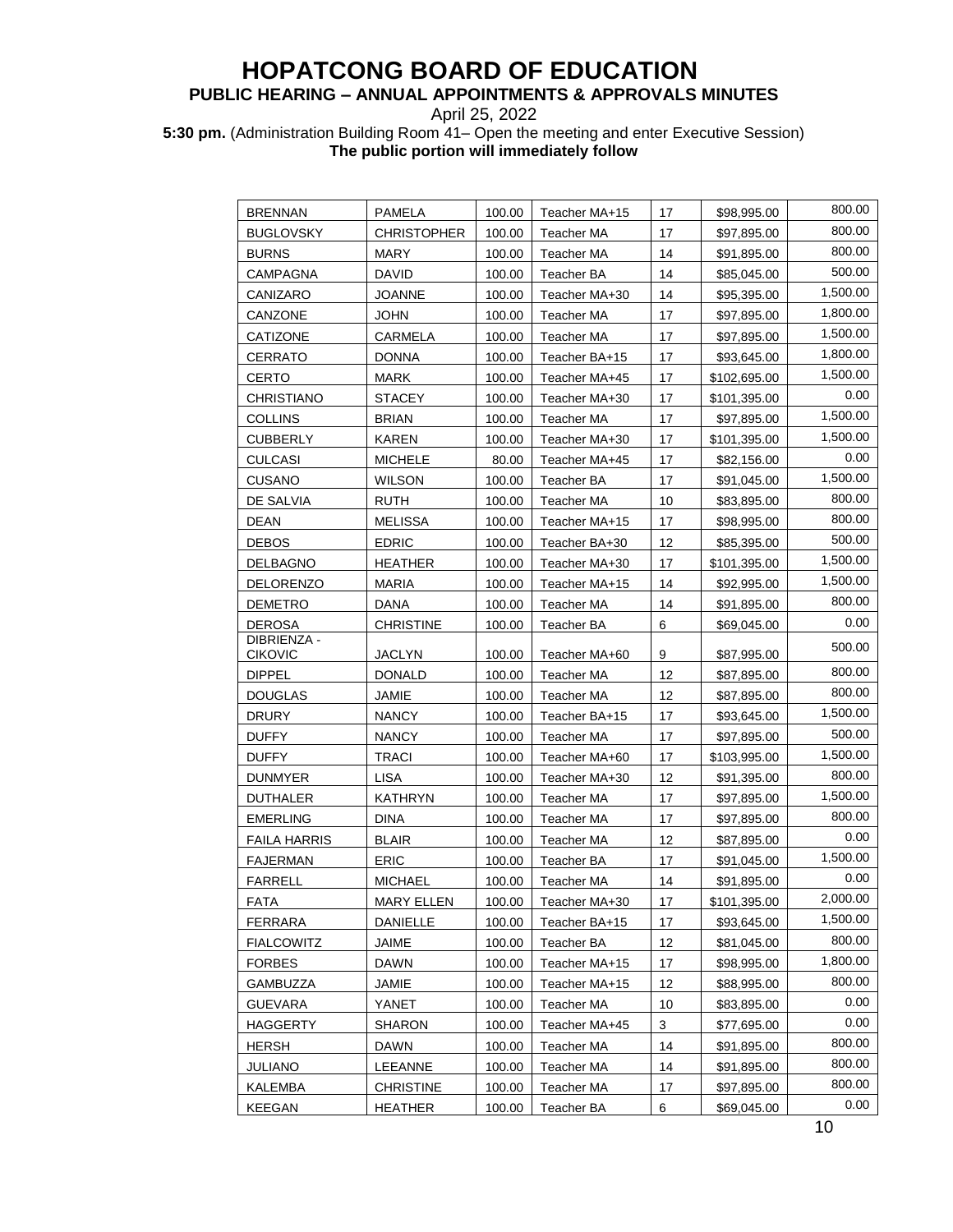## **PUBLIC HEARING – ANNUAL APPOINTMENTS & APPROVALS MINUTES**

April 25, 2022

**5:30 pm.** (Administration Building Room 41– Open the meeting and enter Executive Session) **The public portion will immediately follow**

| KENNEDY           | <b>MELISSA</b>   | 100.00 | Teacher MA+45     | 9  | \$86,695.00  | 800.00   |
|-------------------|------------------|--------|-------------------|----|--------------|----------|
| <b>KESTER</b>     | KRISTINE         | 100.00 | Teacher MA+60     | 17 | \$103,995.00 | 800.00   |
| <b>KOVACH</b>     | DANIELLE         | 100.00 | Teacher MA+60     | 17 | \$103,995.00 | 1,500.00 |
| <b>KULIK</b>      | <b>JACOB</b>     | 100.00 | Teacher BA        | 12 | \$81,045.00  | 500.00   |
| LAROSA            | KATHLEEN         | 100.00 | Teacher BA+30     | 14 | \$89,395.00  | 800.00   |
| <b>LONGO</b>      | <b>JOSEPH</b>    | 100.00 | Teacher MA        | 14 | \$91,895.00  | 800.00   |
| LONGO             | <b>SHAWNA</b>    | 100.00 | Teacher MA+30     | 17 | \$101,395.00 | 500.00   |
| <b>MANCUSO</b>    | ANDREA           | 100.00 | Teacher MA        | 17 | \$97,895.00  | 800.00   |
| <b>MANISA</b>     | <b>DANIELLE</b>  | 100.00 | Teacher MA        | 17 | \$97,895.00  | 800.00   |
| <b>MARTIN</b>     | <b>HILARY</b>    | 100.00 | Teacher MA+15     | 17 | \$98,995.00  | 800.00   |
| <b>MASTROVITI</b> | <b>SUSAN</b>     | 100.00 | Teacher BA        | 3  | \$66,045.00  | 0.00     |
| <b>MCCONNELL</b>  | <b>ALLYSON</b>   | 100.00 | Teacher BA        | 14 | \$85,045.00  | 1,500.00 |
| <b>MCDONALD</b>   | JAMES            | 100.00 | Teacher MA+30     | 17 | \$101,395.00 | 1,800.00 |
| <b>MCKOWEN</b>    | JAMES            | 100.00 | Teacher BA        | 8  | \$73,045.00  | 0.00     |
| <b>MCKOWEN</b>    | <b>MATTHEW</b>   | 100.00 | Teacher BA        | 10 | \$77,045.00  | 0.00     |
| <b>MCLEAN</b>     | <b>ALEXA</b>     | 100.00 | Teacher MA+15     | 17 | \$98,995.00  | 800.00   |
| <b>MENDEZ</b>     | LUIS             | 100.00 | Teacher BA        | 17 | \$91,045.00  | 1,500.00 |
| <b>MILLER</b>     | <b>ASHLEY</b>    | 100.00 | Teacher BA        | 4  | \$67,045.00  | 0.00     |
| <b>MILLER</b>     | <b>PAUL</b>      | 100.00 | Teacher MA        | 17 | \$97,895.00  | 1,500.00 |
| <b>MINERVINI</b>  | <b>EMILY</b>     | 100.00 | Teacher MA+15     | 3  | \$73,995.00  | 0.00     |
| <b>MINERVINI</b>  | LINDA            | 100.00 | Teacher BA        | 17 | \$91,045.00  | 1,500.00 |
| <b>MONRO</b>      | DAYNA            | 100.00 | Teacher BA+30     | 17 | \$95,395.00  | 1,500.00 |
| <b>MONTEFUSCO</b> | <b>STACEY</b>    | 100.00 | Teacher MA+30     | 7  | \$81,395.00  | 0.00     |
| <b>MORTELLO</b>   | <b>YVONNE</b>    | 100.00 | Teacher MA+45     | 17 | \$102,695.00 | 1,500.00 |
| <b>MORTENSON</b>  | JILL             | 100.00 | Teacher BA        | 12 | \$81,045.00  | 500.00   |
| <b>MULVIHILL</b>  | JASON            | 100.00 | Teacher MA        | 17 | \$97,895.00  | 1,500.00 |
| <b>MUNOZ</b>      | <b>CHRISTINA</b> | 100.00 | Teacher MA+30     | 12 | \$91,395.00  | 800.00   |
| <b>NARDONE</b>    | <b>MEGAN</b>     | 100.00 | Teacher MA        | 9  | \$81,895.00  | 500.00   |
| <b>NEE</b>        | <b>MARY</b>      | 100.00 | Teacher BA        | 8  | \$73,045.00  | 500.00   |
| <b>NEU</b>        | JENNIFER         | 100.00 | <b>Teacher MA</b> | 17 | \$97,895.00  | 1,500.00 |
| <b>NOONAN</b>     | <b>MARY</b>      | 100.00 | Teacher MA        | 17 | \$97,895.00  | 1,500.00 |
| <b>NORRIS</b>     | <b>MCKENZIE</b>  | 100.00 | Teacher MA        | 8  | \$79,895.00  | 500.00   |
| <b>OESEN</b>      | <b>PETER</b>     | 100.00 | Teacher MA+60     | 17 | \$103,995.00 | 1,500.00 |
| <b>OLSEN</b>      | <b>KENNETH</b>   | 100.00 | Teacher MA+60     | 17 | \$103,995.00 | 1,500.00 |
| O'SHEA            | <b>KRISTEN</b>   | 100.00 | Teacher BA        | 10 | \$77,045.00  | 800.00   |
| <b>PADULA</b>     | LINDA            | 100.00 | Teacher MA+15     | 4  | \$74,995.00  | 0.00     |
| <b>PAGANO</b>     | TANYA            | 100.00 | Teacher MA+60     | 17 | \$103,995.00 | 800.00   |
| <b>PALLOTTA</b>   | <b>NEIL</b>      | 100.00 | Teacher MA+15     | 17 | \$98,995.00  | 1,500.00 |
| PALLOTTA          | <b>SUSAN</b>     | 100.00 | Teacher MA        | 17 | \$97,895.00  | 1,500.00 |
| <b>PAPPAS</b>     | <b>KELLY</b>     | 100.00 | Teacher MA+60     | 17 | \$103,995.00 | 1,800.00 |
| <b>PARICHUK</b>   | BARBARA          | 100.00 | Teacher MA        | 17 | \$97,895.00  | 1,800.00 |
| <b>PAXOS</b>      | <b>IRENE</b>     | 100.00 | Teacher MA        | 17 | \$97,895.00  | 1,500.00 |
| <b>PIERETH</b>    | MELANIE          | 100.00 | Teacher MA+60     | 17 | \$103,995.00 | 800.00   |
| <b>PINTO</b>      | <b>DIANA</b>     | 100.00 | Teacher MA+15     | 14 | \$92,995.00  | 800.00   |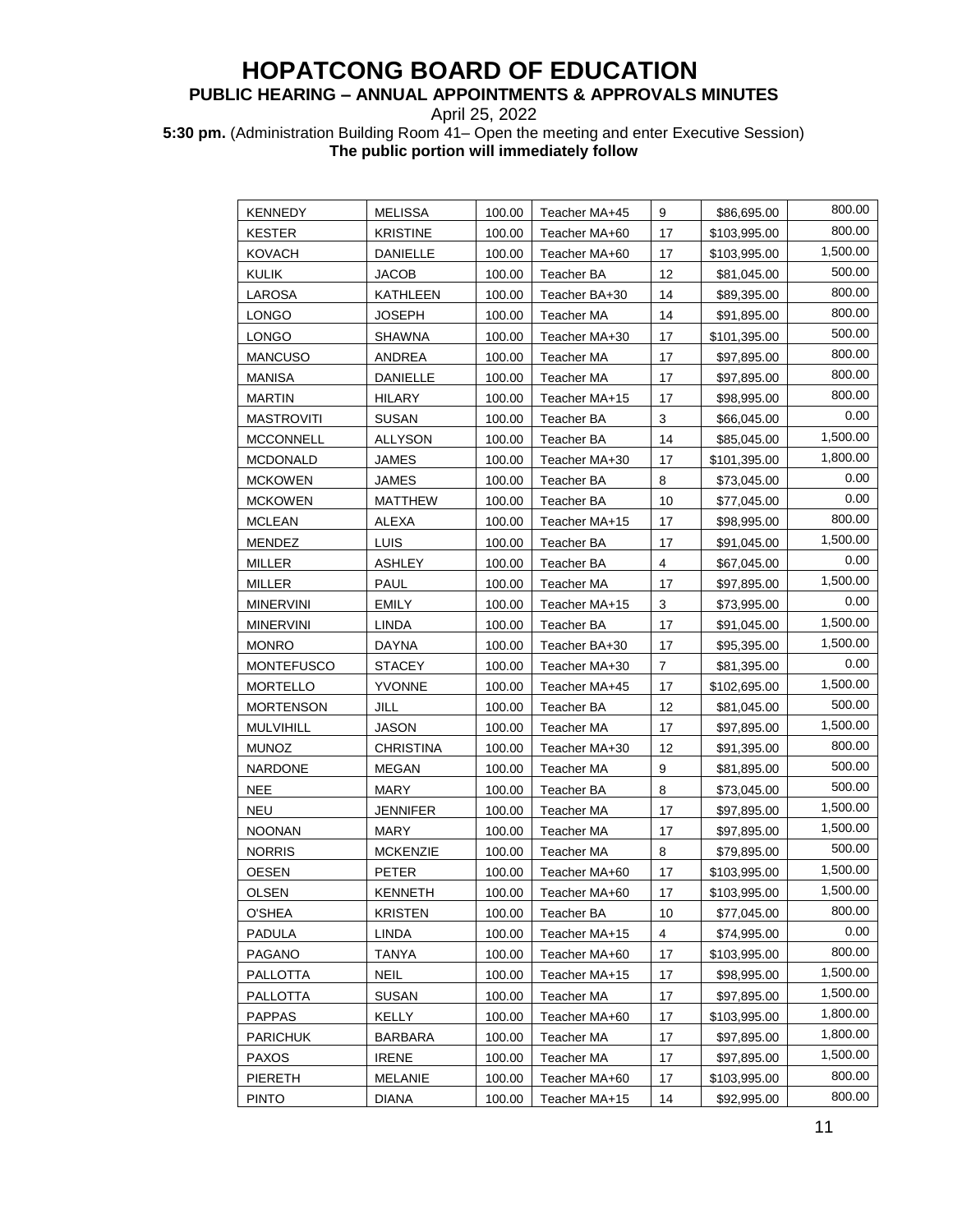## **PUBLIC HEARING – ANNUAL APPOINTMENTS & APPROVALS MINUTES**

April 25, 2022

**5:30 pm.** (Administration Building Room 41– Open the meeting and enter Executive Session) **The public portion will immediately follow**

| <b>RICHARDS</b>       | <b>MARISSA</b>   | 100.00 | <b>Teacher MA</b> | 3              | \$72,895.00  | 0.00     |
|-----------------------|------------------|--------|-------------------|----------------|--------------|----------|
| <b>RISCHAWY</b>       | <b>JONATHAN</b>  | 100.00 | Teacher MA+15     | 17             | \$98,995.00  | 500.00   |
| <b>RODICK</b>         | <b>KELLY</b>     | 100.00 | <b>Teacher BA</b> | $\overline{7}$ | \$71,045.00  | 0.00     |
| <b>RYDER</b>          | <b>MELANIE</b>   | 100.00 | Teacher MA        | $\overline{4}$ | \$73,895.00  | 0.00     |
| <b>SCHIAVONE</b>      | <b>DOMINIC</b>   | 100.00 | Teacher MA+15     | 17             | \$98,995.00  | 1,500.00 |
| <b>SCHUFFENHAUER</b>  | <b>LISA</b>      | 100.00 | Teacher MA+15     | 17             | \$98,995.00  | 500.00   |
| <b>SCIABICA</b>       | <b>DOREEN</b>    | 100.00 | Teacher MA+30     | 17             | \$101,395.00 | 1,800.00 |
| SCOVIL                | <b>SONIA</b>     | 100.00 | <b>Teacher MA</b> | 6              | \$75,895.00  | 500.00   |
| <b>SEGALE</b>         | <b>GEORGE</b>    | 100.00 | Teacher BA+15     | 12             | \$83,645.00  | 500.00   |
| <b>SERRANO-AVILES</b> | <b>LINDA</b>     | 100.00 | <b>Teacher BA</b> | 17             | \$91,045.00  | 800.00   |
| <b>SHRAMKO</b>        | <b>ERIC</b>      | 100.00 | Teacher BA+30     | 17             | \$95,395.00  | 800.00   |
| <b>SPANO</b>          | <b>CONCETTA</b>  | 100.00 | Teacher MA        | 17             | \$97,895.00  | 1,500.00 |
| <b>SPUCKES</b>        | <b>DOMINICK</b>  | 100.00 | Teacher MA+45     | 17             | \$102,695.00 | 800.00   |
| <b>STRZEPEK</b>       | <b>ERICA</b>     | 100.00 | Teacher MA+15     | 17             | \$98,995.00  | 800.00   |
| <b>SUTTON</b>         | <b>NORMAN</b>    | 100.00 | Teacher BA+15     | 5              | \$70,645.00  | 500.00   |
| <b>TAKACS</b>         | <b>CHRISTINA</b> | 100.00 | <b>Teacher MA</b> | 17             | \$97,895.00  | 1,500.00 |
| <b>TUMMINELLI</b>     | <b>MICHELLE</b>  | 100.00 | Teacher MA+45     | 17             | \$102,695.00 | 1,500.00 |
| <b>TURNER</b>         | <b>LOREN</b>     | 100.00 | Teacher BA+15     | 17             | \$93,645.00  | 1,500.00 |
| VALLARO               | <b>CRAIG</b>     | 100.00 | <b>Teacher MA</b> | 5              | \$74,895.00  | 500.00   |
| <b>VILLANI</b>        | <b>MARTINA</b>   | 100.00 | Teacher MA+15     | 8              | \$80,995.00  | 0.00     |
| <b>WALKO</b>          | <b>SUSAN</b>     | 100.00 | Teacher MA+30     | 17             | \$101,395.00 | 1,500.00 |
| <b>WILSON</b>         | <b>JULIE</b>     | 100.00 | Teacher BA+15     | 17             | \$93,645.00  | 2,000.00 |
| <b>WOLF</b>           | <b>HILARY</b>    | 100.00 | <b>Teacher MA</b> | 14             | \$91,895.00  | 1,500.00 |
| <b>ZIMMERMANN</b>     | <b>KURT</b>      | 100.00 | <b>Teacher MA</b> | 17             | \$97,895.00  | 0.00     |

j. Approval of the following **Non-Tenured HEA Teacher** Contract Renewals for the 2022 – 2023 school year:

| <b>Last Name</b>          | <b>First Name</b> | <b>FTE</b> | Guide         | <b>Step</b> | <b>Salary</b> | Longevity |
|---------------------------|-------------------|------------|---------------|-------------|---------------|-----------|
| <b>BIVONE</b>             | <b>HEATHER</b>    | 100.0      | Teacher BA    | 2           | \$62,205.00   | \$0.00    |
| <b>BRENNAN</b>            | <b>KELCEY</b>     | 100.00     | Teacher MA    | 6           | \$75,895.00   | \$0.00    |
| CADAVID-<br><b>OROZCO</b> | <b>KATLIN</b>     | 100.00     | Teacher BA+15 | 2           | \$67,645.00   | \$0.00    |
| <b>CARDOSA</b>            | <b>GABRIELLE</b>  | 100.00     | Teacher MA    | 1           | \$70,895.00   | \$0.00    |
| <b>CERULO</b>             | <b>ALBERT</b>     | 100.00     | Teacher MA+30 | 14          | \$95,395.00   | \$0.00    |
| <b>GALLAGHER</b>          | <b>KATHRYN</b>    | 100.00     | Teacher MA+15 | 4           | \$74,995.00   | \$0.00    |
| <b>GETTO</b>              | <b>KATARZYNA</b>  | 100.00     | Teacher BA    | 8           | \$73,045.00   | \$0.00    |
| <b>GIGANTINO</b>          | <b>JENNIFER</b>   | 100.00     | Teacher BA    | 5           | \$68,045.00   | \$0.00    |
| LANDRUD                   | AIMEE             | 100.00     | Teacher BA    | 2           | \$65,045.00   | \$0.00    |
| <b>MALISZEWSKI</b>        | <b>AMANDA</b>     | 100.00     | Teacher BA+30 | 14          | \$89,395.00   | \$0.00    |
| <b>MCCARTHY</b>           | <b>AMANDA</b>     | 100.00     | Teacher BA+15 | 9           | \$77,645.00   | \$0.00    |
| <b>MINIMI</b>             | <b>MICHELLE</b>   | 100.00     | Teacher MA    | 6           | \$75,895.00   | \$0.00    |
| <b>MURPHY</b>             | <b>CHRISTI</b>    | 100.00     | Teacher MA    | 2           | \$71,895.00   | \$0.00    |
| <b>NIED</b>               | <b>CHRISTINA</b>  | 100.00     | Teacher MA    | 3           | \$72,895.00   | \$0.00    |
| <b>OHANNESSIAN</b>        | TALEEN            | 100.0      | Teacher MA    | 1           | \$70,895.00   | \$0.00    |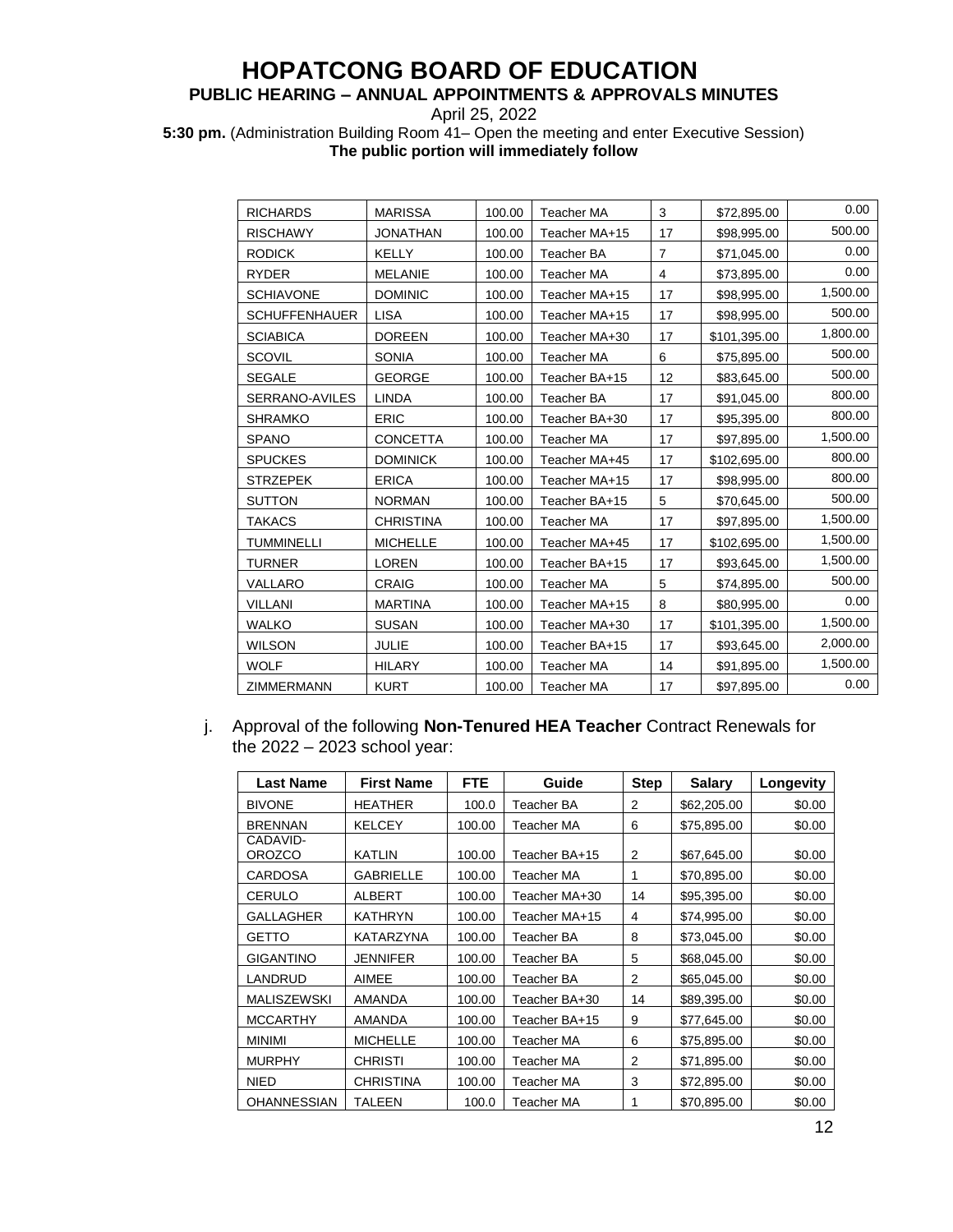## **PUBLIC HEARING – ANNUAL APPOINTMENTS & APPROVALS MINUTES**

April 25, 2022

**5:30 pm.** (Administration Building Room 41– Open the meeting and enter Executive Session) **The public portion will immediately follow**

| <b>OLSEN</b>    | CAROLYN         | 100.00 | Teacher BA    | 11 | \$79,045.00 | \$0.00 |
|-----------------|-----------------|--------|---------------|----|-------------|--------|
| <b>RIZZO</b>    | <b>ELISSA</b>   | 100.00 | Teacher MA+30 | 8  | \$83,395.00 | \$0.00 |
| <b>STEIN</b>    | <b>MELISSA</b>  | 100.00 | Teacher MA    |    | \$70,895.00 | \$0.00 |
| <b>STEPHENS</b> | <b>NANCY</b>    | 100.00 | Teacher MA+15 | 5  | \$75,995.00 | \$0.00 |
| <b>TAYLOR</b>   | <b>EMILY</b>    | 100.00 | Teacher MA    | 3  | \$72,895.00 | \$0.00 |
| TREIBER         | <b>CINDY</b>    | 0.33   | Teacher BA    | 14 | \$28,348,00 | \$0.00 |
| VALENTI         | <b>JENNIFER</b> | 100.00 | Teacher MA+30 | 11 | \$89,395.00 | \$0.00 |
| VOLOSHIN        | <b>ANNA</b>     | 100.00 | Teacher BA+30 | 11 | \$83,395.00 | \$0.00 |
| <b>VUURENS</b>  | <b>BRIAN</b>    | 100.00 | Teacher BA    | 14 | \$85,045.00 | \$0.00 |
| <b>WINKLER</b>  | <b>SIOBHAN</b>  | 100.00 | Teacher MA    | 4  | \$73,895.00 | \$0.00 |

## k. Approval of the following **HEA Custodial/Maintenance Staff Members**  Contract Renewal Recommendations for the 2022 – 2023 school year:

| <b>Last Name</b> | <b>First Name</b> | FTE <sub>1</sub> | Guide          | <b>Salary</b> | Longevity |
|------------------|-------------------|------------------|----------------|---------------|-----------|
| AMELLA           | <b>CHRISTINE</b>  | 62.50            | 3              | 27,912.50     | 0.00      |
| <b>BOWKER</b>    | <b>CHARLES</b>    | 100.00           | 11             | 54,659.00     | 1,200.00  |
| <b>CAMPBELL</b>  | <b>ASHLEE</b>     | 100.00           | 3              | 44,660.00     | 0.00      |
| <b>CHASE</b>     | <b>LEONARD</b>    | 100.00           | 3              | 44,660.00     | 0.00      |
| <b>COOPER</b>    | <b>BRANDON</b>    | 100.00           | 3              | 44,660.00     | 0.00      |
| <b>DUNN</b>      | <b>BRUCE</b>      | 100.00           | 12             | 56,016.00     | 1,200.00  |
| <b>FORST</b>     | <b>DONALD</b>     | 100.00           | 3              | 44,660.00     | 550.00    |
| <b>HANDY</b>     | <b>MATTHEW</b>    | 50.00            | $\overline{7}$ | 24,615.50     | 1,200.00  |
| <b>HIND</b>      | <b>EVE</b>        | 100.00           | 3              | 44,660.00     | 0.00      |
| <b>HOUTERMAN</b> | <b>PATRICIA</b>   | 100.00           | 5              | 46,517.00     | 1,200.00  |
| LANDSHOF         | <b>EDWARD</b>     | 100.00           | 3              | 44,660.00     | 350.00    |
| LARSEN           | <b>RAY</b>        | 62.50            | $\overline{2}$ | 27,600.00     | 0.00      |
| <b>PETRIZZO</b>  | <b>MARTIN</b>     | 50.00            | 5              | 23,258.50     | 1,050.00  |
| <b>POLO</b>      | <b>STEFANINA</b>  | 100.00           | 5              | 46,517.00     | 1,050.00  |
| <b>SCARTOZZI</b> | <b>LAWRENCE</b>   | 100.00           | 5              | 46,517.00     | 1,050.00  |
| <b>SMITH</b>     | <b>DEBRA</b>      | 62.50            | 3              | 27,912.50     | 350.00    |
| <b>SMYTH</b>     | <b>GREGORY</b>    | 100.00           | 3              | 44,660.00     | 350.00    |
| <b>VINCENT</b>   | <b>JOSEPH</b>     | 100.00           | 3              | 44,660.00     | 350.00    |
| <b>WARD</b>      | <b>THOMAS</b>     | 100.00           | 2              | 44,160.00     | 0.00      |
| <b>KRAEMER</b>   | <b>WILLIAM</b>    | 100.00           | 3              | 44,660.00     | 350.00    |
| <b>KUBIK</b>     | <b>WILLIAM</b>    | 100.00           | 17             | 62,801.00     | 0.00      |
| <b>SMITH</b>     | <b>MICHAEL</b>    | 100.00           | 3              | 44,660.00     | 350.00    |
| TERANTINO        | <b>NICHOLAS</b>   | 100.00           | 8              | 50,588.00     | 1,050.00  |
| ULRICH           | <b>MARK</b>       | 100.00           | 4              | 45,160.00     | 350.00    |

l. Approval of the following **HEA Custodial/Maintenance Staff Member nonpensionable stipends** for the 2022 – 2023 school year to be paid on July 15, 2022: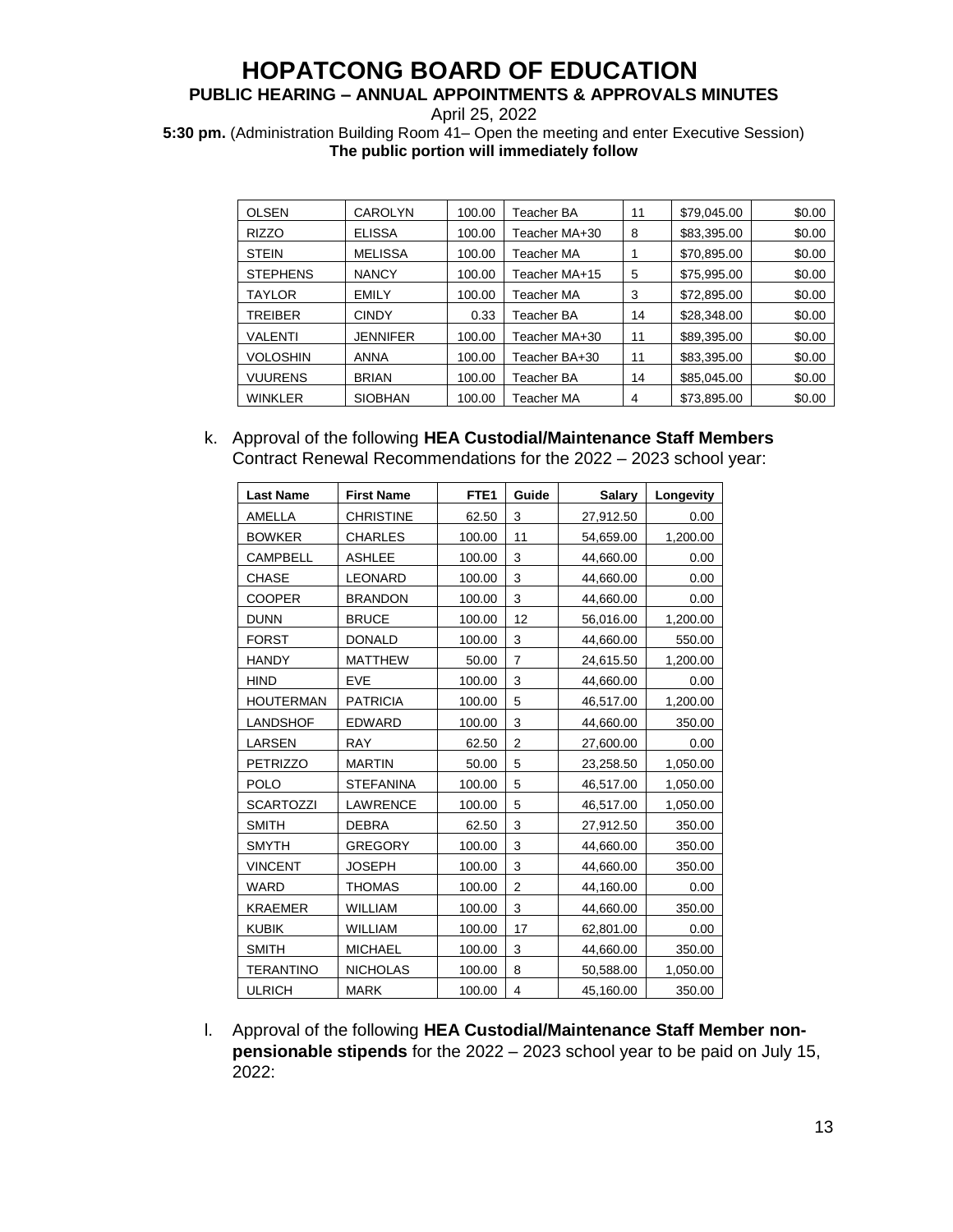## **PUBLIC HEARING – ANNUAL APPOINTMENTS & APPROVALS MINUTES**

April 25, 2022

**5:30 pm.** (Administration Building Room 41– Open the meeting and enter Executive Session) **The public portion will immediately follow**

| <b>Last Name</b> | <b>First Name</b> | <b>CDL</b> | Day Lead | <b>Professional</b><br>License |
|------------------|-------------------|------------|----------|--------------------------------|
| <b>Bowker</b>    | Charles           |            |          | \$900                          |
| Dunn             | <b>Bruce</b>      |            | \$900    |                                |
| Forst            | Donald            |            | \$900    |                                |
| Houterman        | Patricia          |            | \$900    |                                |
| Kubik            | William           | \$500      |          | \$900                          |
| Landshof         | Edward            |            | \$900    |                                |
| Smith            | Debbie            | \$500      |          |                                |
| Smyth            | Gregory           |            |          | \$900                          |
| Ulrich           | Mark              | \$500      |          |                                |
| Terantino        | <b>Nick</b>       | \$500      |          |                                |

m. Approval of the following **Hopatcong Office Personnel Association Members**  Contract Renewal Recommendations for the 2022 – 2023 school year:

| <b>Last Name</b> | <b>First Name</b> | <b>Job Title</b>                                   | <b>Step</b> | <b>FTE</b> | <b>Salarv</b> | Longevity  |
|------------------|-------------------|----------------------------------------------------|-------------|------------|---------------|------------|
|                  |                   | Secretary to the Middle                            |             |            |               |            |
| <b>GATES</b>     | <b>DEBORAH</b>    | <b>School Principal</b>                            | 11          | 100.00     | \$47,775.00   | \$2,200.00 |
| <b>HORNICK</b>   | <b>SANDRA</b>     | <b>Facilities Secretary</b>                        | 5           | 62.50      | \$26.953.13   | \$0.00     |
| <b>MARRAZZO</b>  | ANA               | Secretary to the Durban<br>Avenue School Principal | 11          | 100.00     | \$47.775.00   | \$1,000.00 |
|                  |                   | Child Study Team                                   |             |            |               |            |
| <b>MOLISSO</b>   | <b>ENDORA</b>     | Secretary                                          | 5           | 100.00     | \$43,125.00   | \$575.00   |
|                  |                   | Secretary to Tulsa Trail                           |             |            |               |            |
| O'HARE           | <b>MAUREEN</b>    | Principal                                          | 10          | 100.00     | \$47,000.00   | \$1,800.00 |
| ROMAN-           |                   | Secretary to the High                              |             |            |               |            |
| <b>GERENA</b>    | <b>NICOLE</b>     | School Principal                                   | 4           | 100.00     | \$42,350,00   | \$0.00     |
| <b>SANTA</b>     | TARA              | Middle School Secretary                            | 4           | 100.00     | \$42,350.00   | \$0.00     |
| <b>TAPPEN</b>    | <b>LINDA</b>      | <b>High School Secretary</b>                       | 8           | 100.00     | \$45,450,00   | \$1,000.00 |
|                  |                   | <b>High School Guidance</b>                        |             |            |               |            |
| YANKO            | <b>STACY</b>      | Office Secretary                                   | 7           | 100.00     | \$44,675,00   | \$1,800.00 |
|                  |                   | Child Study Team                                   |             |            |               |            |
| <b>ZAMMITO</b>   | <b>MICHELLE</b>   | Secretary                                          | 4           | 100.00     | \$42,350,00   | \$0.00     |

n. Approval of the following **Confidential/Independent Staff Members** for the 2022– 2023 school year:

| <b>Last Name</b>  | <b>First Name</b> | <b>Job Title</b>                             | Salary      | Longevity  |
|-------------------|-------------------|----------------------------------------------|-------------|------------|
| <b>BISIGNANI</b>  | <b>KYLE</b>       | Lead Technologist                            | \$73,250.98 | \$1,800.00 |
|                   |                   | Administrative Assistant to the              |             |            |
| <b>HULING</b>     | <b>BRITTANY</b>   | Superintendent & Assistant<br>Superintendent | \$54.583.06 | \$600.00   |
| <b>MARCAZO</b>    | <b>AMANDA</b>     | <b>Accounts Payable</b>                      | \$42,613.06 | \$0.00     |
| <b>MULHOLLAND</b> | <b>JOHN</b>       | <b>Educational Technologist</b>              | \$67.590.79 | \$1,800.00 |
| <b>REYES</b>      | <b>RONALD</b>     | <b>Educational Technologist</b>              | \$81.297.56 | \$1,800.00 |
|                   |                   |                                              |             |            |
| <b>SCHWAB</b>     | KATIE             | Payroll and Benefits Coordinator             | \$70.889.31 | \$600.00   |
|                   |                   | Administrative Assistant to the              |             |            |
| <b>TALMADGE</b>   | TRACEY            | <b>Business Administrator</b>                | \$58,182.19 | \$450.00   |
|                   |                   | Secretary to the Business                    |             |            |
| WARD              | <b>KATHLEEN</b>   | Administrator                                | \$61,286.14 | \$1,800.00 |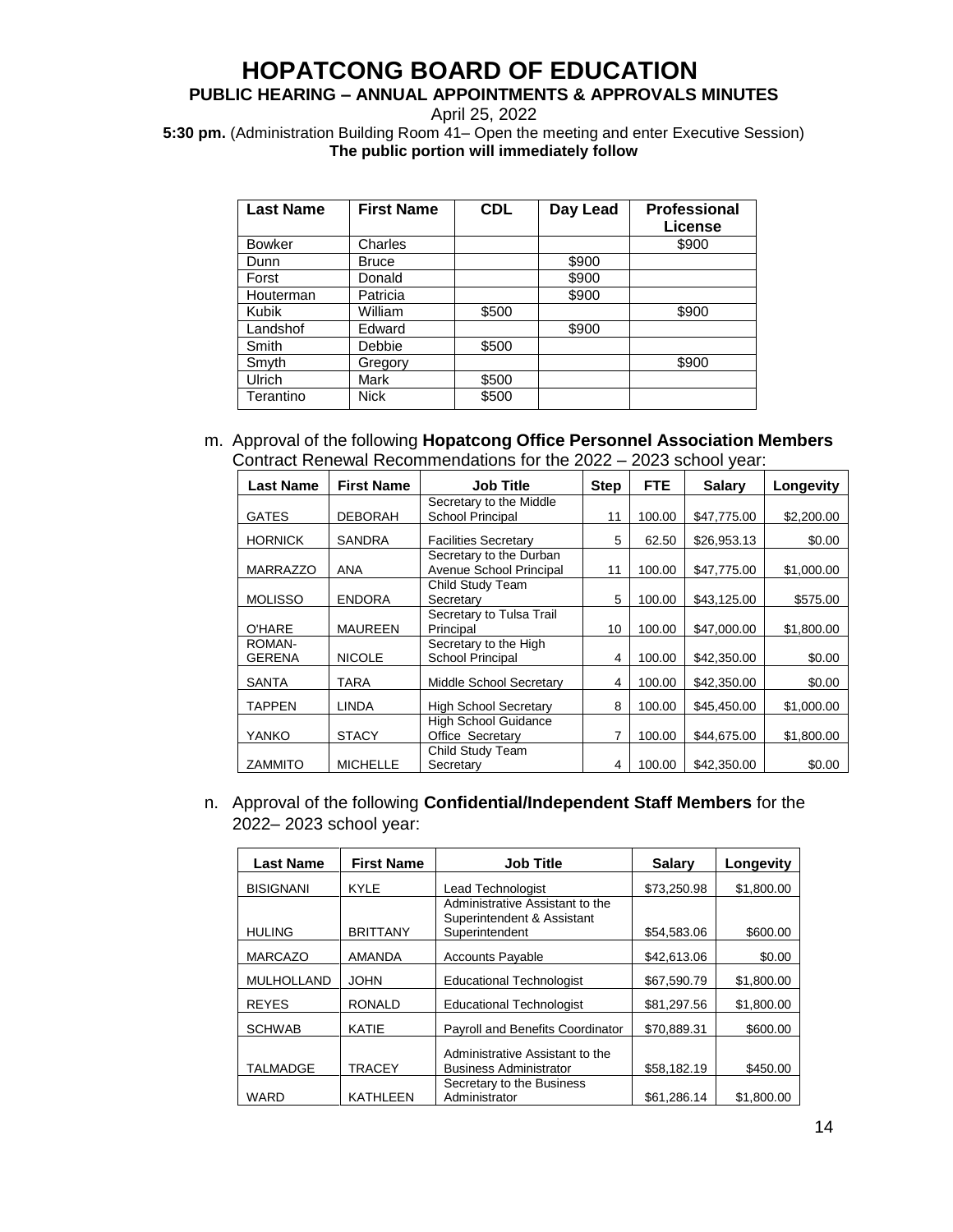**PUBLIC HEARING – ANNUAL APPOINTMENTS & APPROVALS MINUTES**

April 25, 2022 **5:30 pm.** (Administration Building Room 41– Open the meeting and enter Executive Session) **The public portion will immediately follow**

o. Approval of the following **Hopatcong Association of Principals and Supervisors Members** contract Renewal Recommendations for the 2022 – 2023 school year:

| <b>Last Name</b> | <b>First Name</b> | <b>Job Title</b>             | <b>Salary</b> | Longevity  |
|------------------|-------------------|------------------------------|---------------|------------|
| <b>BENFATTI</b>  | LEWIS             | Middle School Principal      | \$170,942.30  | \$7,500.00 |
| <b>BYRNE</b>     | <b>BRIAN</b>      | <b>Tulsa Trail Principal</b> | \$146,374.31  | \$7,500.00 |
| <b>MARTINEZ</b>  | <b>STEPHANIE</b>  | <b>High School Principal</b> | \$132,084.85  | \$0.00     |
| <b>MCFADDEN</b>  | <b>KATHERINE</b>  | Durban Avenue Principal      | \$142,651.64  | \$4,500.00 |
| <b>MILLER</b>    | TAMMY             | Director of Special Services | \$155,971.31  | \$7,500.00 |

p. Approval of the following staff members who will not be renewed for the 2022- 2023 school year due to budgetary constraints:

| <b>Employee#</b> | Location      |
|------------------|---------------|
| 81274            | Durban        |
| 81556            | High School   |
| 81589            | High School   |
| 80265            | Middle School |

- q. Approval of **Melissa Kennedy** as the Middle School Coordinator of Student Support for the 2022-2023 school year with a stipend amount of \$10,000.
- r. Approval of **Peter Oesen** as High School Coordinator of Student Activities for the 2022-2023 school year with a stipend amount of \$5,000 per season, total \$15,000 for the school year, pending HEA agreement.
- s. Approval of **Kurt Zimmermann** as High School Coordinator of Student Discipline for the 2022-2023 school year with a stipend amount of \$10,000.
- t. Approval of the employment of **Jeffrey Hallenbeck** as School Business Administrator/Board Secretary, with a salary of \$169,342 beginning July 1, 2022 through June 30, 2023.
- u. Approval of the employment of **Arthur DiBenedetto** as Interim Assistant Superintendent at \$35 an hour, as needed, beginning July 1, 2022 through June 30, 2023.
- v. Approval of the employment of **Matthew Geary** as Facilities Supervisor, with a salary of \$95,111 beginning July 1, 2022 through June 30, 2023.
- w. Approval of the following Coach/Advisor Position for the 2022-2023 school year:

| <b>Name</b>               | Nature of<br><b>Action</b> | <b>Position</b>                                     | Class | Level | ∣ Salarv |
|---------------------------|----------------------------|-----------------------------------------------------|-------|-------|----------|
| Matthew McKowen   Appoint |                            | <b>Summer Athletic</b><br>Trainer<br>7/1/22-8/31/22 |       |       | \$7,712  |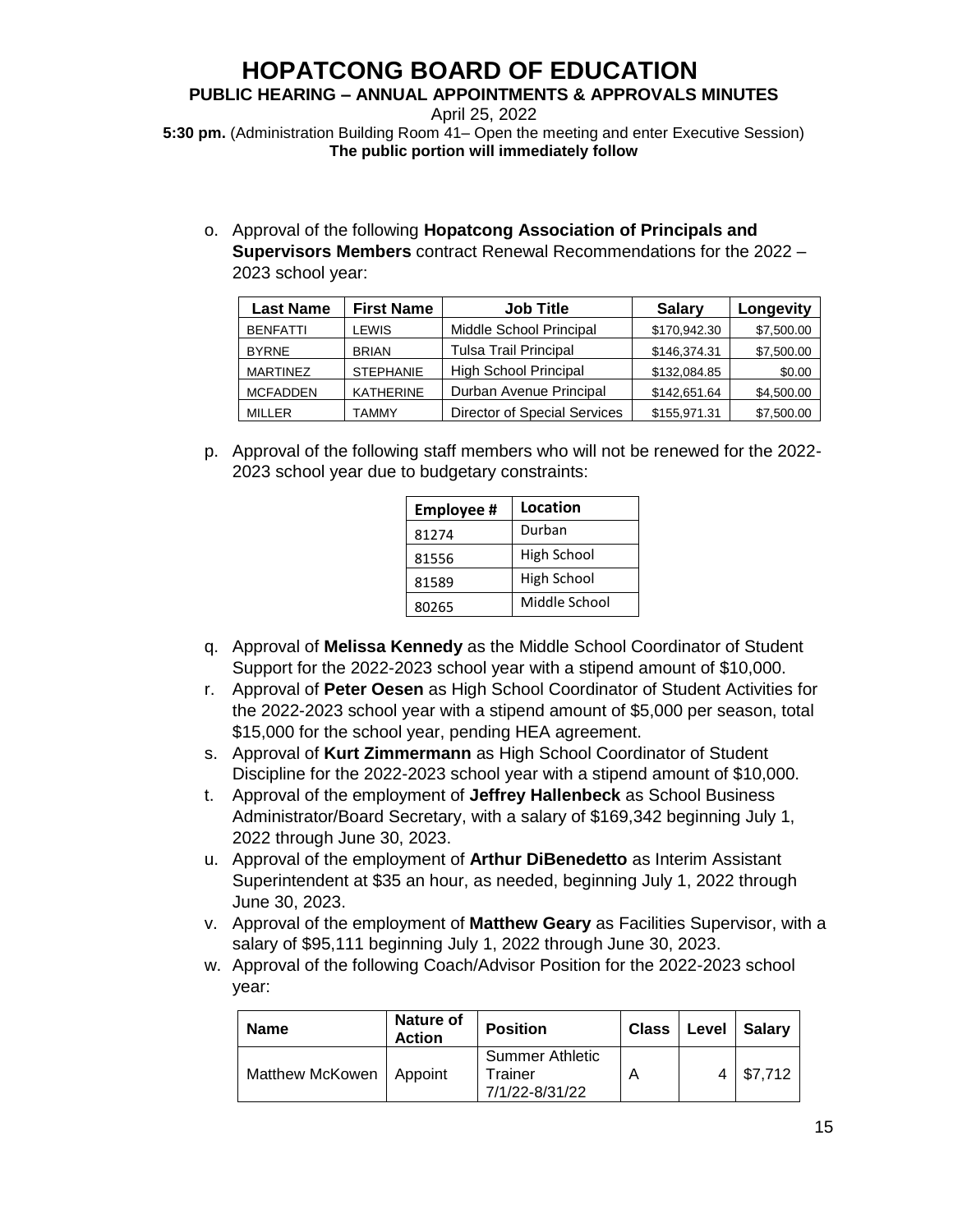## **PUBLIC HEARING – ANNUAL APPOINTMENTS & APPROVALS MINUTES**

April 25, 2022

**5:30 pm.** (Administration Building Room 41– Open the meeting and enter Executive Session) **The public portion will immediately follow**

- x. Approval of the following staff for the Extra Duty/Extra Pay positions for the 2021 – 2022 school year in the Hopatcong School District on an as needed basis:
	- a. Linda Padula Homework Club
	- b. Kelly Tarvin Detention
- y. Approval of the following staff to take and receive tuition reimbursements\*, as per contract, upon successful completion of the course and submission of paperwork:

| <b>Name</b>            | <b>Course Title</b>                                                                                     | <b>Course</b> | Credit(s) | Cost       |
|------------------------|---------------------------------------------------------------------------------------------------------|---------------|-----------|------------|
|                        |                                                                                                         | <b>Number</b> |           |            |
| <b>Hilary Martin</b>   | Cyberbullying                                                                                           | EDUC 716L     | 3         | \$405      |
| <b>Emily Minervini</b> | TEACHING STEM AND NGSS AT                                                                               | EDUC40112     | 3         | \$323      |
|                        | THE PRIMARY LEVEL (GRADES K-2)                                                                          |               |           |            |
| Jamie Gambuzza         | LETRS Units 5 & 6                                                                                       | LIT5323       | 3         | \$100      |
|                        | LETRS Unit 7 & 8                                                                                        | LIT5203       | 3         | \$100      |
| Stacey Christiano      | LETRS Units 5 & 6                                                                                       | LIT5323       | 3         | \$100      |
|                        | LETRS Unit 7 & 8                                                                                        | LIT5203       | 3         | \$100      |
| Jeffrey Hallenbeck     | <b>Action Research</b>                                                                                  | <b>ENC703</b> | 3         | \$2,875    |
|                        | <b>Ethical and Political Foundations of</b>                                                             | <b>ENC709</b> | 3         | \$2,878    |
|                        | <b>Educational Policy</b>                                                                               |               |           |            |
| Katarzyna Getto        | Substance Abuse Interventions                                                                           | 6830-081      | 3         | \$1,170.96 |
|                        | *The second contract of students are contracted that <b>AAAA AA f</b> ood a <b>A4 AA</b> and a football |               |           |            |

 *Course Approval /Reimbursement Approval*

 *\*The maximum rate of reimbursement per credit is \$390.32 for the 21-22 school year.*

#### **Motion to approve 13a – 13y:**

(ACTION)Motion by Turkington, seconded by Falconi-Shubert

| Yes    | Scott Francis     | Yes | Nicole Falconi- | Yes    | Jayna Gulan             |
|--------|-------------------|-----|-----------------|--------|-------------------------|
|        |                   |     | Shubert         |        |                         |
| Absent | Dr.Schindelar     | Yes | Gerard          | No     | <b>Philip DiStefano</b> |
|        |                   |     | Gruenfelder     |        |                         |
| Yes    | Jackie Turkington | Yes | Jennifer        | Absent | Alex McLean             |
|        |                   |     | Polowchena      |        |                         |

**Motion passed**

## **14. TRAVEL AND PROFESSIONAL DEVELOPMENT**

Resolved, that the Hopatcong Board of Education approve travel costs as related in this resolution which are educationally necessary and fiscally prudent and are related to and within the scope of the employee's current responsibilities and promotes the delivery of instruction or furthers the efficient operation of the school district. The reimbursement listed in this resolution are in compliance with the state travel reimbursement guidelines as established by the Department of Treasury and Board of Education policy in accordance with N.J.A.C. 6A:23B-1.1. seq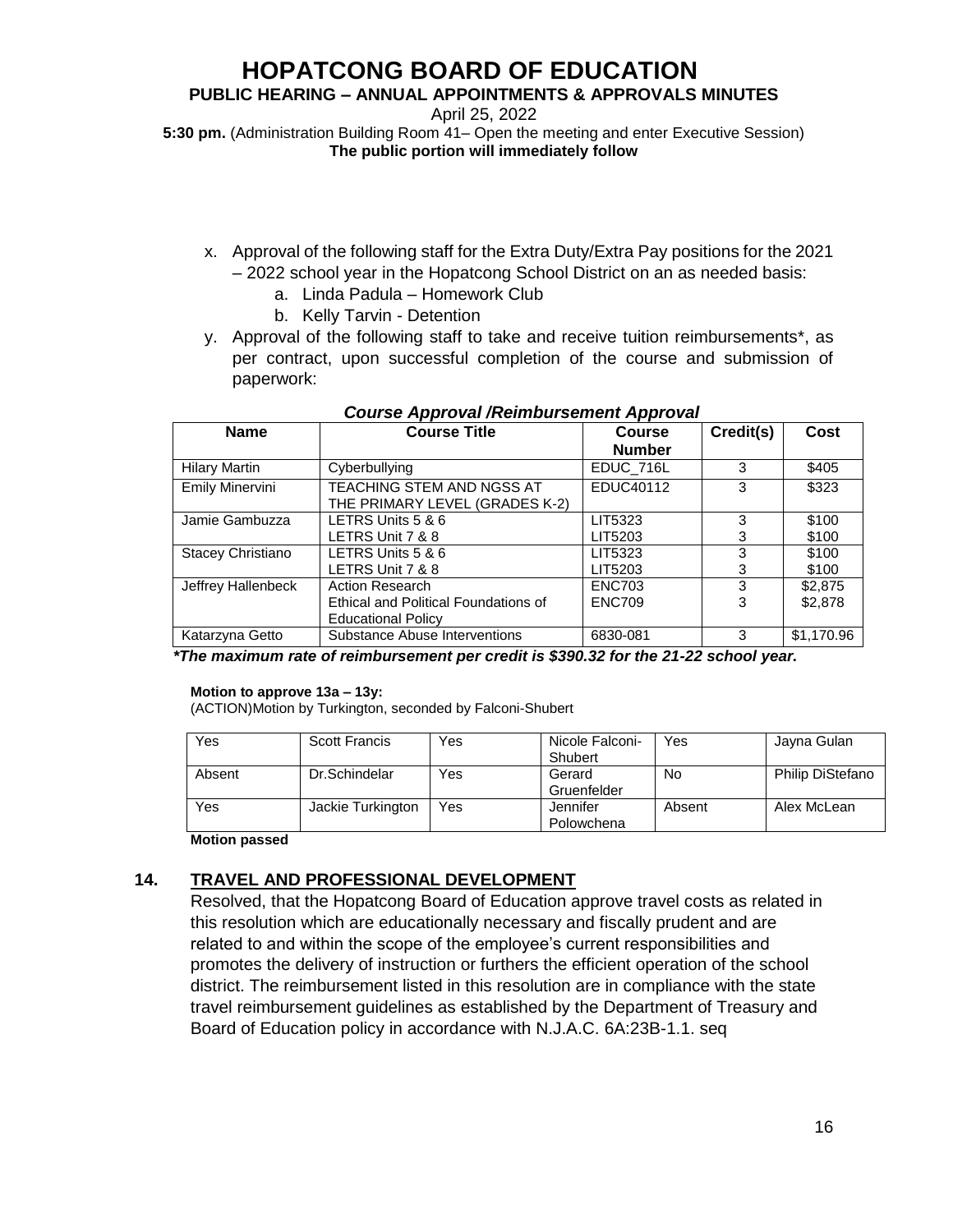## **PUBLIC HEARING – ANNUAL APPOINTMENTS & APPROVALS MINUTES**

April 25, 2022

**5:30 pm.** (Administration Building Room 41– Open the meeting and enter Executive Session) **The public portion will immediately follow**

## *Approval of the following staff to attend Professional Development/Conference\**

| <b>Name</b>        | Title                                                        | Cost             | Date          |
|--------------------|--------------------------------------------------------------|------------------|---------------|
| Lisa Schuffenhauer | Mental Health First Aid (Virtual)                            | \$0              | 4/8/2022      |
| Melissa Kennedy    | Mental Health First Aid (Virtual)                            | \$0              | 4/8/2022      |
| Jim McKowen        | Intro to Cybersecurity I<br>Virtual 4 Days, ROIC Ewing 1 Day | \$25<br>+mileage | $7/18 - 7/22$ |

*\*Cost will be reimbursed upon completion of attendance and all documentation has been provided.* 

#### **Motion to approve Travel and Professional Development:**

**Policy/Regulation # Title**

(ACTION)Motion by Gulan, seconded by Falconi-Shubert

| Yes    | Scott Francis     | Yes | Nicole Falconi-<br>Shubert | Yes    | Jayna Gulan      |
|--------|-------------------|-----|----------------------------|--------|------------------|
| Absent | Dr.Schindelar     | Yes | Gerard<br>Gruenfelder      | Yes    | Philip DiStefano |
| Yes    | Jackie Turkington | Yes | Jennifer<br>Polowchena     | Absent | Alex McLean      |

**Motion passed**

## **15. POLICY & REGULATIONS**

Approval of item **15a**, as recommended by the Superintendent of Schools and the Student Achievement and Operations Committees of the Board:

a. Approval of modifications and additions to the policies and regulations of the Hopatcong Board of Education in accordance with statutory and regulatory changes for approval, as revised, for **SECOND READING**:

| P 2415.05            | Student<br>Examinations,                                                                         | Surveys, Analysis, Evaluations, |
|----------------------|--------------------------------------------------------------------------------------------------|---------------------------------|
| P & R 2431.4         | Testing, or Treatment (M) (Revised)<br>Prevention and Treatment of Sports-Related<br>Concussions |                                 |
| P&R 1642             | and Head Injuries (M) (Revised)<br><b>Earned Sick Leave</b>                                      |                                 |
| P 2415.05            | Student Surveys, Analysis, Evaluations,                                                          |                                 |
| P & R 2431.4         | Examinations, Testing, or Treatment (M) (Revised)<br>Prevention and Treatment of Sports-Related  |                                 |
| P 2451               | Concussions and Head Injuries (M) (Revised)<br>Adult High School (M) (Revised)                   |                                 |
| R 2460.30            | Additional/Compensatory Special Education<br>Related Services (M) (New)                          | and                             |
| P&R 2622             | Student Assessment (M) (Revised)                                                                 |                                 |
| P 5460               | High School Graduation (M) (Revised)                                                             |                                 |
| P 5541<br>P & R 8465 | Anti-Hazing (M) (New)<br>Bias Crimes and Bias-Related Acts (M) (Revised)                         |                                 |
| P 9560               | Administration of School Surveys (M) (Revised)                                                   |                                 |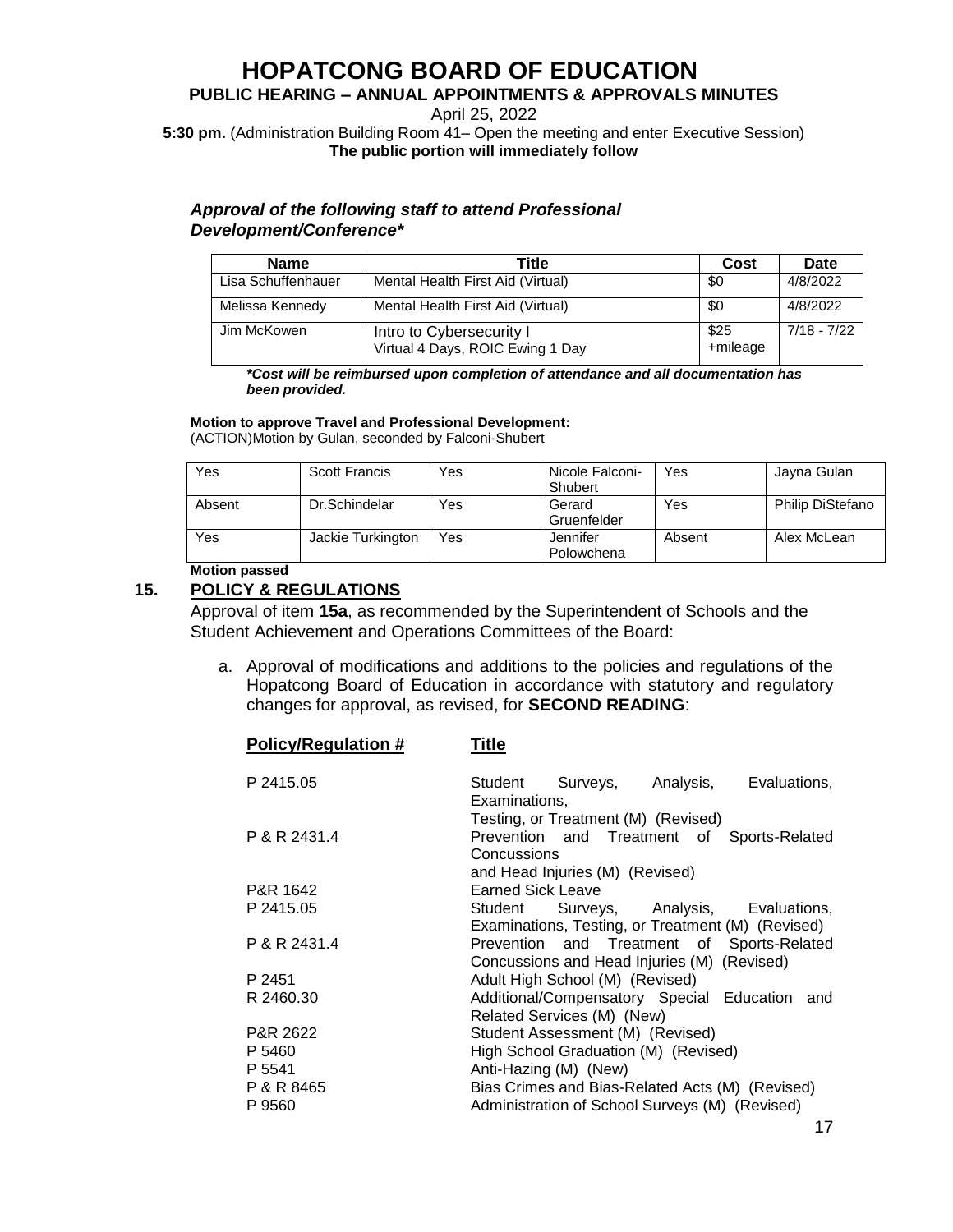## **PUBLIC HEARING – ANNUAL APPOINTMENTS & APPROVALS MINUTES**

April 25, 2022

**5:30 pm.** (Administration Building Room 41– Open the meeting and enter Executive Session) **The public portion will immediately follow**

#### **Motion to approve 15a:**

(ACTION)Motion by DiStefano, seconded by Gruenfelder

| Yes    | <b>Scott Francis</b> | Yes | Nicole Falconi- | Yes    | Jayna Gulan      |
|--------|----------------------|-----|-----------------|--------|------------------|
|        |                      |     | Shubert         |        |                  |
| Absent | Dr.Schindelar        | Yes | Gerard          | Yes    | Philip DiStefano |
|        |                      |     | Gruenfelder     |        |                  |
| Yes    | Jackie Turkington    | Yes | Jennifer        | Absent | Alex McLean      |
|        |                      |     | Polowchena      |        |                  |

**Motion passed**

## **16. STUDENTS AND SERVICES**

Approval of the following items, 16a-16e as recommended by the Superintendent of Schools and Student Achievement Committee of the Board:

- a. Approval for 2 hours of home instruction services for student no. 14724. Instruction will be provided by Hopatcong certificated staff at the rate of \$35.00 per hour.
- b. Approval for home instruction services for student no. 12543 for 5 hours per week. Instruction will be provided by Hopatcong certificated staff at the rate of \$35.00 per hour effective 3/31/22 until the end of the school year.
- c. Approval for an extension of home instruction services at 10 hours per week for student no. 14466. Instruction will be provided by Hopatcong certificated staff at the rate of \$35.00 per hour from April 1, 2022 until the end of the school year.
- d. Approval for 6 hours of home instruction services for student no. 13728. Instruction will be provided by Hopatcong certificated staff at the rate of \$35.00 per hour effective 3/28/22 to 4/8/22.
- e. Approval of the following field trip requests:

| School             | Date      | Trip                            |
|--------------------|-----------|---------------------------------|
| <b>High School</b> | 6/1/2022  | Pequest Trout Hatchery - Quest  |
| Middle School      | 6/8/2022  | Waterloo Village                |
| <b>High School</b> | 6/6/2022  | Silver Spray Falls - Quest      |
| <b>High School</b> | 5/24/22   | <b>Black River Park – Quest</b> |
| Middle School      | 5/16/2022 | Lake Hopatcong Foundation       |

#### **Motion to approve 16a-16e:**

(ACTION)Motion by Falconi-Shubert, seconded by Turkington

| Yes    | Scott Francis     | Yes | Nicole Falconi-<br>Shubert | Yes    | Jayna Gulan      |
|--------|-------------------|-----|----------------------------|--------|------------------|
| Absent | Dr.Schindelar     | Yes | Gerard<br>Gruenfelder      | Yes    | Philip DiStefano |
| Yes    | Jackie Turkington | Yes | Jennifer<br>Polowchena     | Absent | Alex McLean      |

#### **Motion passed**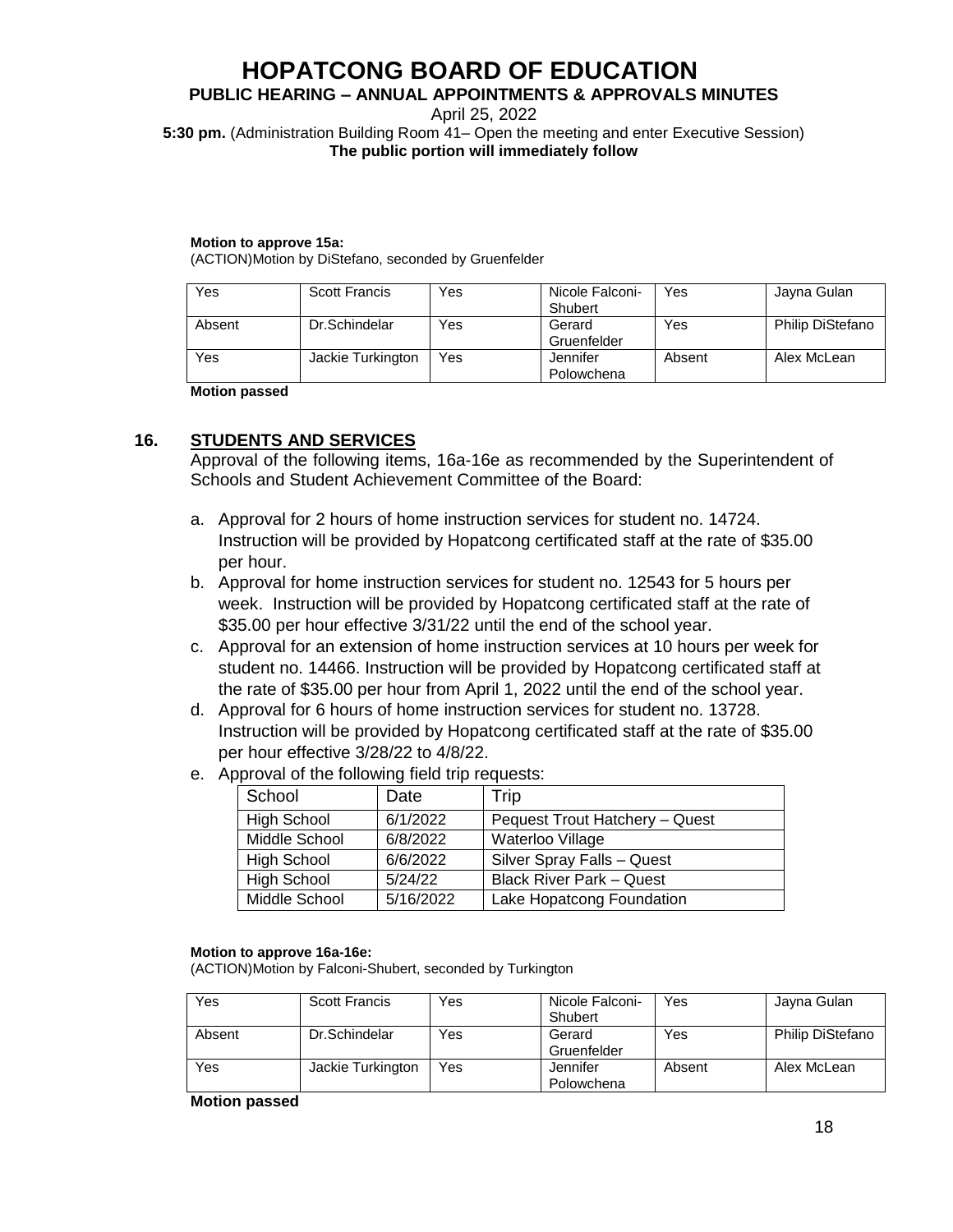## **PUBLIC HEARING – ANNUAL APPOINTMENTS & APPROVALS MINUTES**

April 25, 2022

**5:30 pm.** (Administration Building Room 41– Open the meeting and enter Executive Session) **The public portion will immediately follow**

## **17. RESOLUTIONS**

- a. It is recommended by the Superintendent that the Board of Education approve the resignation, with regret, of Sarah Schindelar from her position as a member of the Hopatcong Board of Education effective April 2, 2022.
- b. It is recommended by the Superintendent that the Board of Education approve the agreement between Hopatcong Borough Schools & Tri-County Behavioral Care for the 2022-2023 school year.
- c. It is recommended by the Superintendent that the Board of Education accept the Rochkind Wagner Foundation Student Scholarship Program.
- d. It is recommended by the Superintendent that the Board of Education rescind the approval of Employee #80430 to extend their unpaid leave of absence with FMLA to use all 60 days through May 6, 2022 followed by an unpaid absence for the remainder of the 2021-2022 school year. Employee #80430 has decided to retire.

#### **Motion to table 17a:**

(ACTION)Motion by DiStefano, seconded by Gruenfelder

| No     | <b>Scott Francis</b> | No  | Nicole Falconi-<br>Shubert | No     | Jayna Gulan      |
|--------|----------------------|-----|----------------------------|--------|------------------|
| Absent | Dr.Schindelar        | Yes | Gerard<br>Gruenfelder      | Yes    | Philip DiStefano |
| No     | Jackie Turkington    | No  | Jennifer<br>Polowchena     | Absent | Alex McLean      |

#### **Motion failed**

#### **Motion to approve 17a-17d:**

(ACTION)Motion by Falconi-Shubert, seconded by Gulan

| Yes    | <b>Scott Francis</b> | Yes | Nicole Falconi-<br>Shubert | Yes    | Jayna Gulan          |
|--------|----------------------|-----|----------------------------|--------|----------------------|
| Absent | Dr.Schindelar        | Yes | Gerard<br>Gruenfelder      | Yes    | Philip<br>DiStefano* |
| Yes    | Jackie Turkington    | Yes | Jennifer<br>Polowchena     | Absent | Alex McLean          |

\*abstain item A **Motion passed**

## **18. SUSSEX COUNTY REGIONAL COOPERATIVE**

a. The Superintendent and the Director of Transportation recommend the *approval of bills* for the Sussex County Regional Cooperative Operating account for March 29, 2022 through April 25, 2022 in the amount of \$66,094.28 for Regular bills and Contractor bills \$5,153,083.27.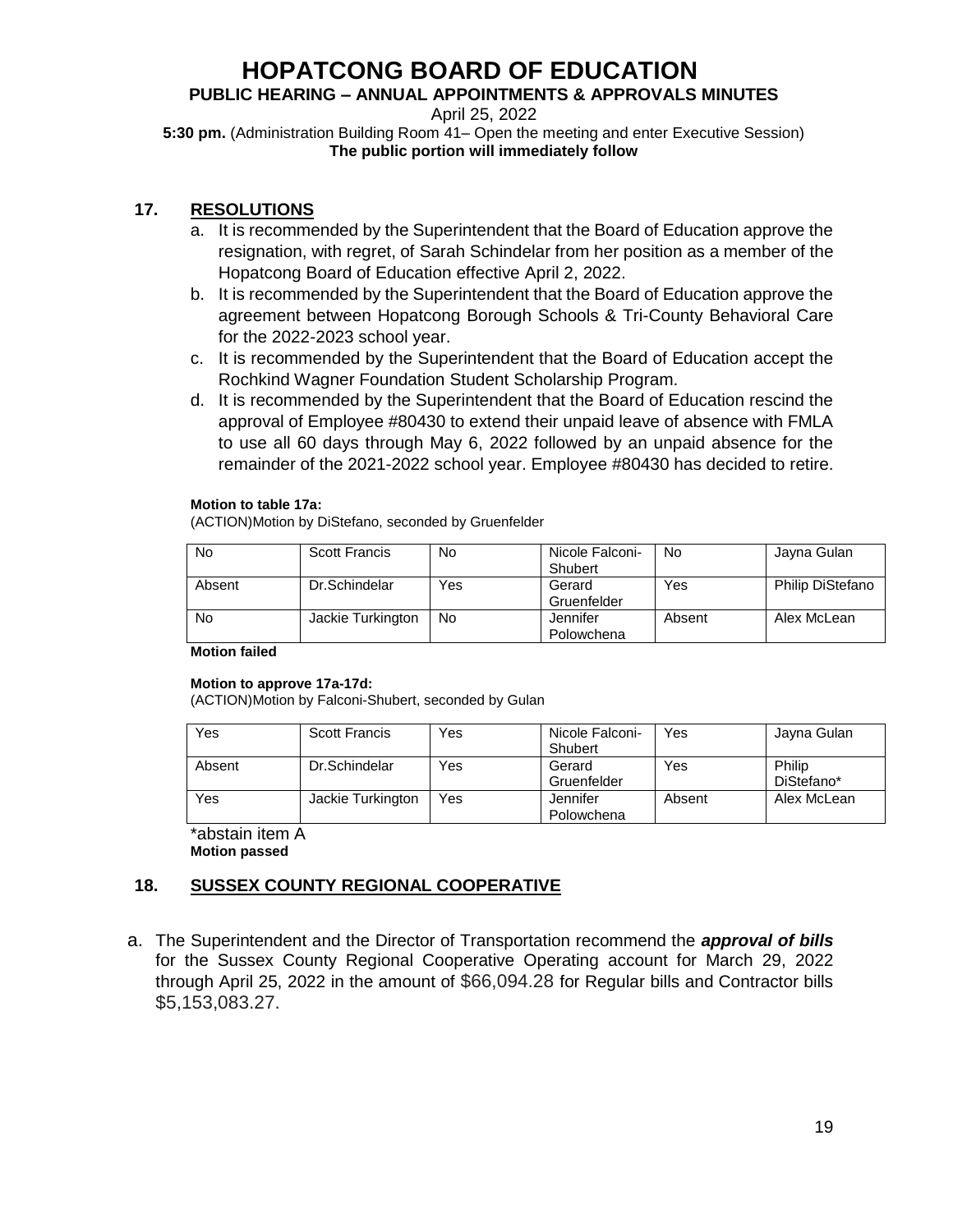## **PUBLIC HEARING – ANNUAL APPOINTMENTS & APPROVALS MINUTES**

April 25, 2022 **5:30 pm.** (Administration Building Room 41– Open the meeting and enter Executive Session) **The public portion will immediately follow**

- b. The Superintendent and the Director of Transportation recommend the *acceptance of a Joint Transportation Agreement with Lenape Valley Regional High School Board of Education* for transportation services from February 1, 2022 through June 30, 2022.
- c. The Superintendent and the Director of Transportation recommend the *acceptance of a Shared Service Agreement for vehicle maintenance services with the Roxbury Board of Education* for the 2022-2023 school year.
- d. The Superintendent and the Director of Transportation recommend the *acceptance of a Joint Transportation Agreement with the Educational Services of Morris County* for the 2022-2023 school year.
- e. The Superintendent and the Director of Transportation recommend the *acceptance of the North Caldwell Board of Education Subscription Busing Transportation Agreement* for the 2022-2023 school year.
- f. The Superintendent and the Director of Transportation *recommend the acceptance of two new member districts for the purpose of school related activities* for the 2021- 2022 school year.

Chatham Board of Education, Orange Board of Education

## g.

- 1. The Superintendent and the Director of Transportation recommend the *acceptance* of student transportation *quotations for Special Education Routes* for the 2021-22 School Year as listed on Exhibit A.
- 2. The Superintendent and the Director of Transportation recommend the *award* of student transportation *quotations for Special Education Routes* to the lowest, responsible and responsive bus contractor companies for the 2021-22 School Year as listed on Exhibit A.
- 3. The Superintendent and the Director of Transportation recommend the *acceptance* of student transportation *quotations* for *Athletic/Class/Field Trips* for the 2021-22 School Year as listed on Exhibit A.
- 4. The Superintendent and the Director of Transportation recommend the *award* of student transportation *quotations for Athletic/Class/Field Trips* to the lowest, responsible and responsive bus contractor companies for the 2021-22 School Year as listed on Exhibit A.
- 5. The Superintendent and the Director of Transportation recommend the *acceptance of contract addendums* for routes for the 2021-22 school year as listed on Exhibit A.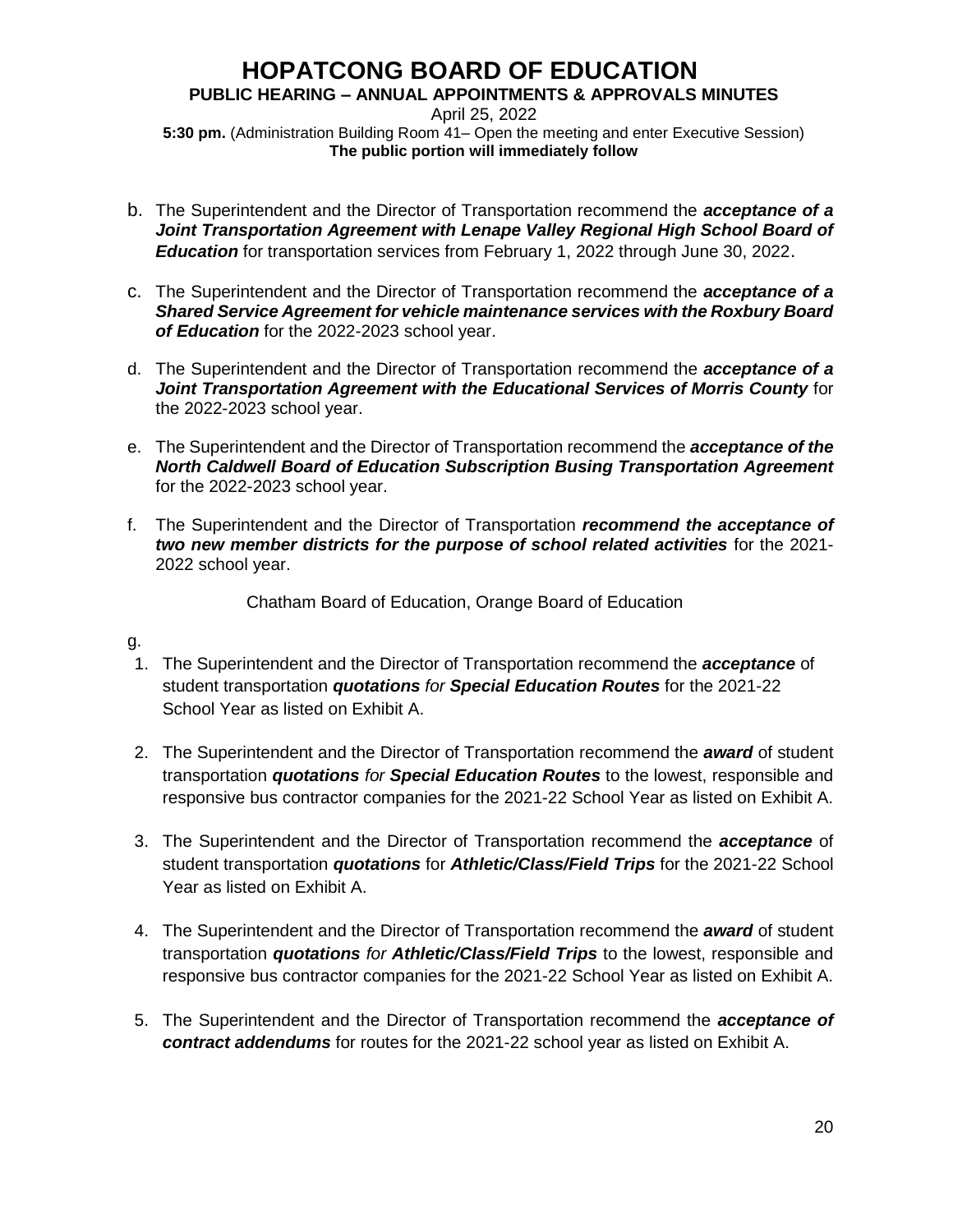## **PUBLIC HEARING – ANNUAL APPOINTMENTS & APPROVALS MINUTES**

April 25, 2022 **5:30 pm.** (Administration Building Room 41– Open the meeting and enter Executive Session) **The public portion will immediately follow**

- 6. The Superintendent and the Director of Transportation recommend the *acceptance of corrections* on the 21-22 School Year Renewal Routes as listed on Exhibit A. (The corrections are necessary due to clerical errors to correct the board minutes for county approval of the contracts.)
- 7. The Superintendent and the Director of Transportation recommend the *approval of a parental contract* for the 2021-22 School Year as listed on Exhibit A.

#### **Motion to table 18a-18g:**

(ACTION)Motion by Gruenfelder, seconded none

| <b>Scott Francis</b> |           | Nicole Falconi- | Jayna Gulan             |
|----------------------|-----------|-----------------|-------------------------|
|                      |           | Shubert         |                         |
| Dr.Schindelar        |           | Gerard          | <b>Philip DiStefano</b> |
|                      |           | Gruenfelder     |                         |
| Jackie Turkington    | --------- | Jennifer        | Alex McLean             |
|                      |           | Polowchena      |                         |

#### **Motion to approve items 18a-18g:**

(ACTION)Motion by Falconi-Shubert, seconded by Turkington

| Yes    | <b>Scott Francis</b> | Yes | Nicole Falconi- | Yes    | Jayna Gulan             |
|--------|----------------------|-----|-----------------|--------|-------------------------|
|        |                      |     | Shubert         |        |                         |
| Absent | Dr.Schindelar        | No  | Gerard          | Yes    | <b>Philip DiStefano</b> |
|        |                      |     | Gruenfelder     |        |                         |
| Yes    | Jackie Turkington    | Yes | Jennifer        | Absent | Alex McLean             |
|        |                      |     | Polowchena      |        |                         |

**Motion passed**

## **ADDENDUM**

April 25, 2022 Regular Meeting

- a. It is recommended by the Superintendent that the Hopatcong Board of Education accept the resignation of **Brandon Cooper** from his position as Full Time Custodian effective May 6, 2022.
- b. It is recommended by the Superintendent that the Hopatcong Board of Education approve the employment **of Rusland Johnson** as Full-Time Custodian, pending background check with a prorated salary of \$42,789 minus \$400 for not having a black seal, which represents step 1 of the custodian guide per contract.
- c. It is recommended by the Superintendent that the Hopatcong Board of Education approve the following staff to take and receive tuition reimbursements\*, as per contract, upon successful completion of the course and submission of paperwork: